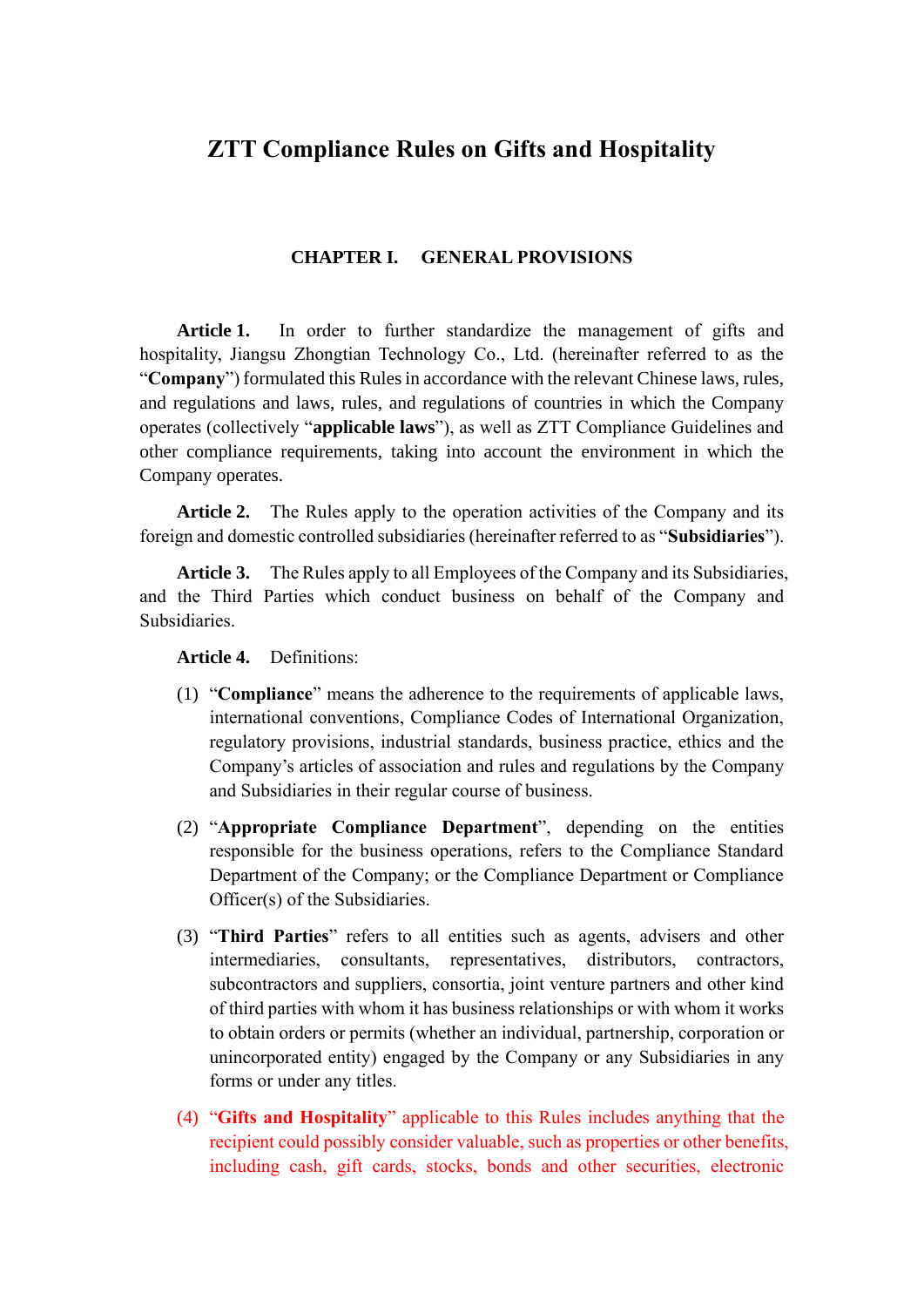equipment, real estate, and other property or assets, as well as meals and entertainment (for example, concert, theater, sport, or other similar event tickets or invitations), travel, lodging, transportation, loans, use of property or assets or equipment, charitable donations, political contributions, medical treatment, job or internship offers or contracts, and employment of any kind.

- (5) "**Private Business Associate**" means a private, commercial business associate such as a current or potential customer, supplier, contractor, or vendor.
- (6) "**International Organizations**" include but not limited to the United Nations, International Monetary Fund (IMF), Organization for Economic Cooperation and Development (OECD); Multilateral Development Banks ("MDBs") such as the African Development Bank and the World Bank, and the World Trade Organization (WTO).
- (7) A "**Public Official"** includes but not limited to:
	- i. Officials, employees, representatives of governments, and any other person authorized to act under official right;
	- ii. Officials, employees, or representatives of public international organizations;
	- iii. Officials, employees, or representatives of political organizations, or members of royal families, who exercise public authority; and
	- iv. Officials and employees of public enterprises, which are enterprises over which a government or governments exercise, directly or indirectly, a controlling or dominant influence.

The persons mentioned in items 1, 2 and 3 are collectively referred to as "government officials".

### **CHAPTER II. GIFTS GIVEN OR RECEIVED; HOSPITALITY RECEIVED**

Article 5. Unless approved by the Chief Compliance Officer of the Company, all employees of the Company and its Subsidiaries shall not provide gifts and entertainment to current government officials or former government officials who have departed for less than three years. For the travel and accommodation of government officials due to official duties, please refer to Chapter 3 of this Rules. For Public Officials who are not government officials, other provisions of this Rules are still applicable.

**Article 6.** Employees and Third Parties are permitted to give reasonable and customary gifts to Private Business Associates or Public Officials (and to receive reasonable and customary gifts from Private Business Associates or Public Officials), but only if all of the following conditions are met: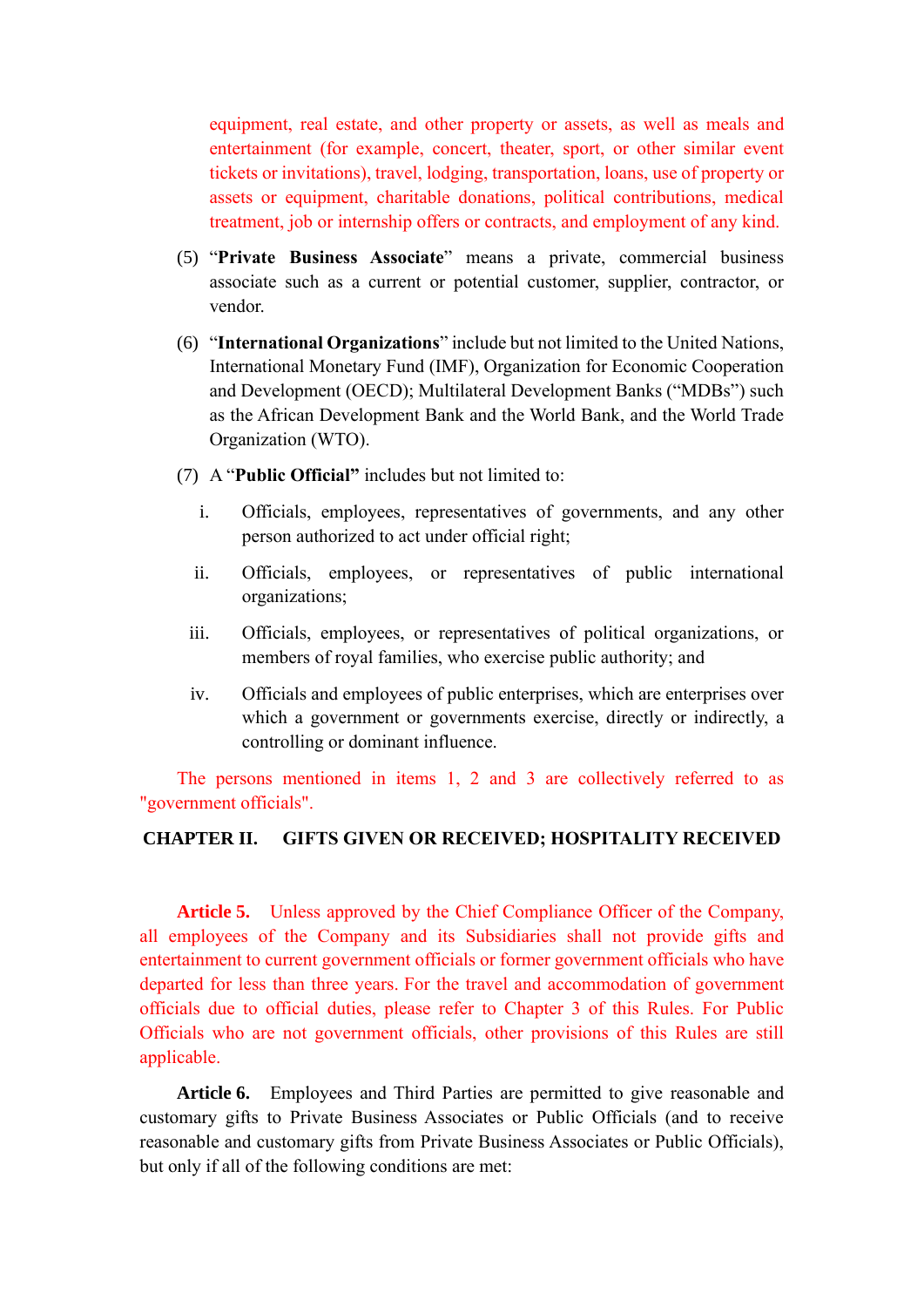1. The value of the gift cannot be in excess of the guidelines stated herein. No gifts can be provided that are outside of or otherwise not in compliance with the Company's or Subsidiaries' policies and the rules;

2. When the value of the gift exceeds any limits imposed by local laws, rules, or regulations, regardless of whether or not the gift otherwise is in compliance with the rules, Employees should seek guidance from Appropriate Compliance Department regarding any potentially applicable local limits;

3. The purpose of the gift is not to obtain an improper benefit or advantage;

4. The gift is a customary business gift given in connection with a recognized local gift-giving celebration or a legitimate business event;

5. The gift is not cash (or a cash-equivalent);

6. The gift is appropriate under the circumstances, transparent, and given in a manner that avoids any appearance of impropriety or embarrassment if publicly disclosed; and

7. The gift is not offered, given, or received at a critical time when important business decisions are being made, such as before or just after a bid is awarded or a contract is signed or renegotiated, or when a claim occurs.

All gifts must be properly recorded and submitted using the Compliance Reporting Form (Annex 2).

**Article 7.** Gifts to Private Business Associates or Public Officials exceeding a total value of ¥500 per person must be approved in writing in advance by using the Pre-Application Compliance Form (Annex 1).

The necessary approvals for gifts to or gifts or hospitality from Private Business Associates or Public Officials depend on the category of the gift. These approvals are summarized in the below Chart. Each Subsidiaries is free to adopt lower (but not higher) limits as needed to ensure that only reasonable and appropriate gifts can be made or received without pre-approval.

### **Chart of Approval Level for Giving Gifts & Hospitality**

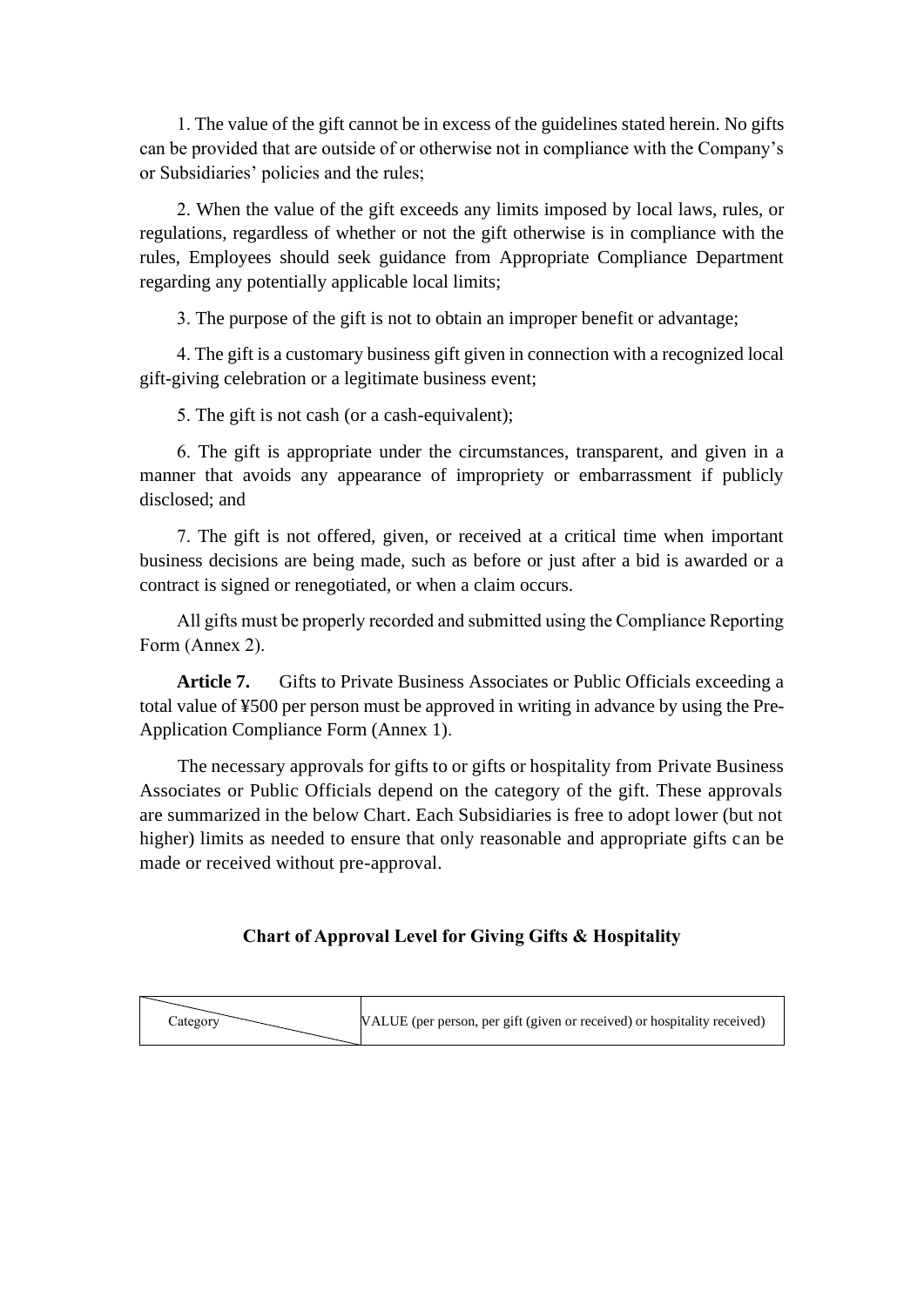| Project                                                                                  |                                                                                   | Category 1<br>$(below$ ¥500) | Category 2<br>(Equal to or<br>Greater than<br>¥500, up to<br>¥1000) | Category 3<br>(Equal to or<br>Greater than<br>¥1000, up to<br>42500 | Category 4<br>(Equal to or<br>Greater than<br>42500 |
|------------------------------------------------------------------------------------------|-----------------------------------------------------------------------------------|------------------------------|---------------------------------------------------------------------|---------------------------------------------------------------------|-----------------------------------------------------|
| Before G&H is given Pre-Application                                                      | Compliance<br>Form (Annex 1)<br>for Gifts or<br>Hospitality to be<br>Given        | NO                           | <b>YES</b>                                                          | <b>YES</b>                                                          | <b>YES</b>                                          |
| After G&H is given                                                                       | Compliance<br>Reporting<br>Form (Annex<br>2) for Gifts or<br>Hospitality<br>Given | <b>YES</b>                   | <b>YES</b>                                                          | <b>YES</b>                                                          | <b>YES</b>                                          |
| Supervisor of Business Unit<br>Approval Required                                         |                                                                                   | <b>YES</b>                   | <b>YES</b>                                                          | <b>YES</b>                                                          | <b>YES</b>                                          |
| Appropriate Compliance Department<br>Prior Approval Required                             |                                                                                   | NO                           | <b>YES</b>                                                          | <b>YES</b>                                                          | <b>YES</b>                                          |
| <b>Compliance Standard Department</b><br>Prior Approval Required                         |                                                                                   | NO                           | NO                                                                  | <b>YES</b>                                                          | <b>YES</b>                                          |
| Compliance Standard Department &<br>Chief Compliance Director Prior<br>Approval Required |                                                                                   | $_{\rm NO}$                  | NO                                                                  | $_{\rm NO}$                                                         | YES                                                 |

**Article 8.** In all circumstances, offering, giving, or receiving the following categories of gifts is *forbidden*:

1. Personal discounts, commissions, or other forms of remuneration;

2. Cash, gratuities, payments of currency in any form, loans or advances, cash equivalents like gift certificates, gift vouchers, or shopping cards;

3. Equities, shares, bonds, and any similar form of ownership or debt interest in a company or other entity;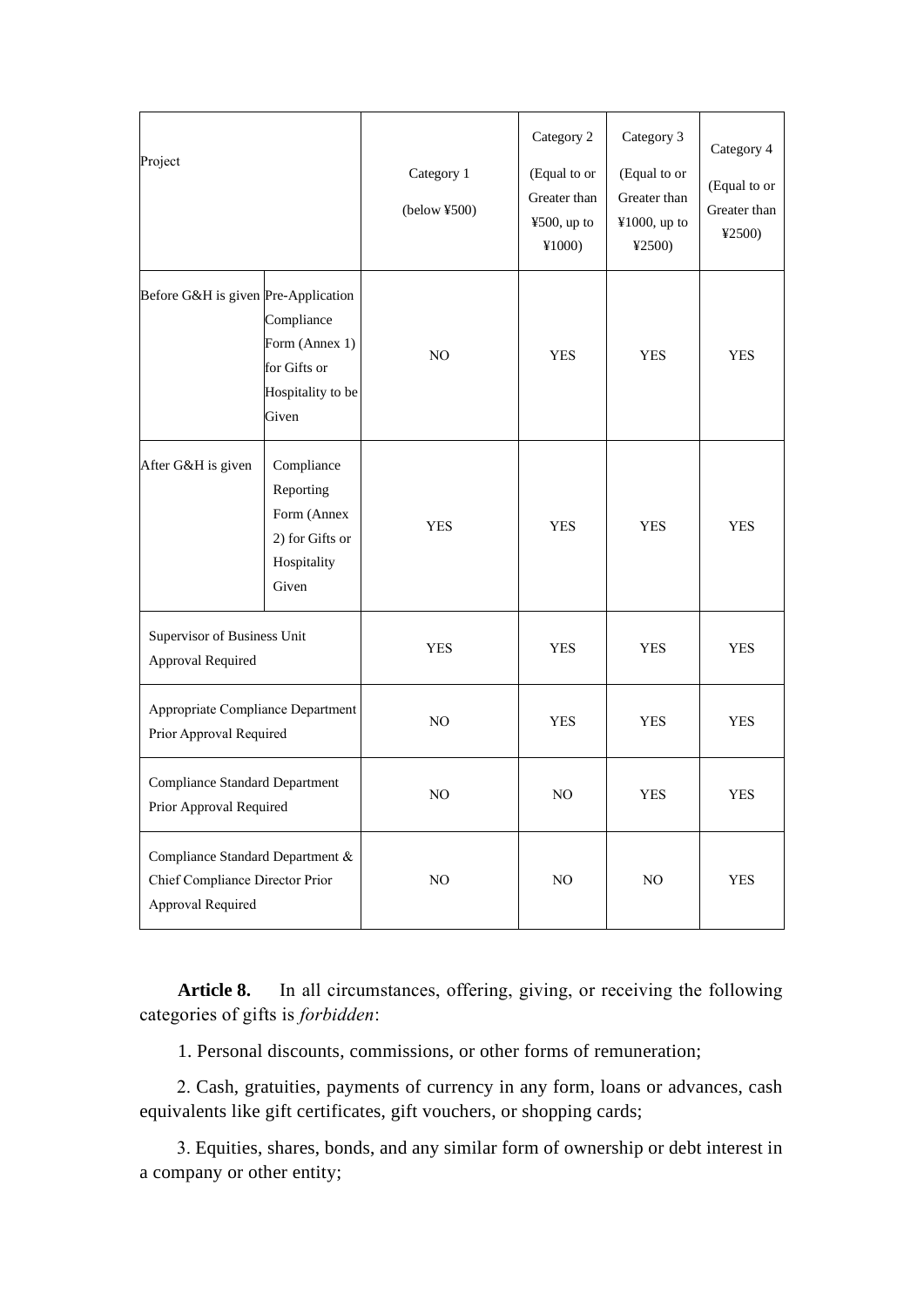4. Free or discounted services like insurance, tuition fees, repair or improvement works, or similar preferential treatment; and;

5. Holiday or leisure packages, travel, lodging, or meals expenses (except as provided otherwise below).

**Article 9.** Employees and Third Parties should *avoid a pattern* of giving or receiving even modest value gifts, as this behavior may begin to take on the appearance of corruption or impropriety. Accordingly, the following rules will apply to annual gifts and hospitality amounts, which will be monitored by the Appropriate Compliance Department as appropriate:

1. Gifts offered or given to a Third Party or other external institutions must remain exceptional. Up to four times a year is acceptable, for instance at the end or beginning of the year or on a major national holiday;

2. Any single gift by any Employee equal or greater than ¥2500 will similarly be pre-approved only in exceedingly rare and extraordinary circumstances. This category is intended to be available for gifts to (or from) heads of state in meetings with senior management of the Company or Subsidiaries not related to specific or actual projects, and the limitation should never be easily exceeded. Prior to approving a gift above ¥2500, the relevant approvers must be comfortable that: (i) the gift is necessary under the circumstances or a less expensive alternative would not be appropriate; (ii) the recipient is not in a direct position to influence the award of business to the Company or Subsidiaries; and (iii) the gift will not be perceived by regulators to be an attempt by the Company or Subsidiaries to curry favor with the recipient. Because such gifts are exceedingly rare, it is expected that no party will be offered or given a gift of this value more than once in any two-year period;

3. Employees may not accept gifts or hospitality from the same Third Party or other external institutions more than twice a year, regardless of their individual or collective value.

Gifts or hospitality from Private Business Associates or Public Officials exceeding a total value of ¥500 per person must be reported in writing within 20 days of receiving the gift or hospitality by using the Gift or Hospitality Receipt Compliance Form (Annex 3) and gifts may have to be transferred to the Company or the relevant Subsidiaries or returned in the event the Appropriate Compliance Department considers it necessary or appropriate. There is a maximum limit of ¥800 per person on what may be accepted, above which the gift or hospitality either must be refused, returned, or must be given to the Company or the relevant Subsidiaries. Under all circumstances, any gift or hospitality of an inappropriate nature should not be accepted, but politely refused.

### **Chart of Approval Level for Received Gifts & Hospitality**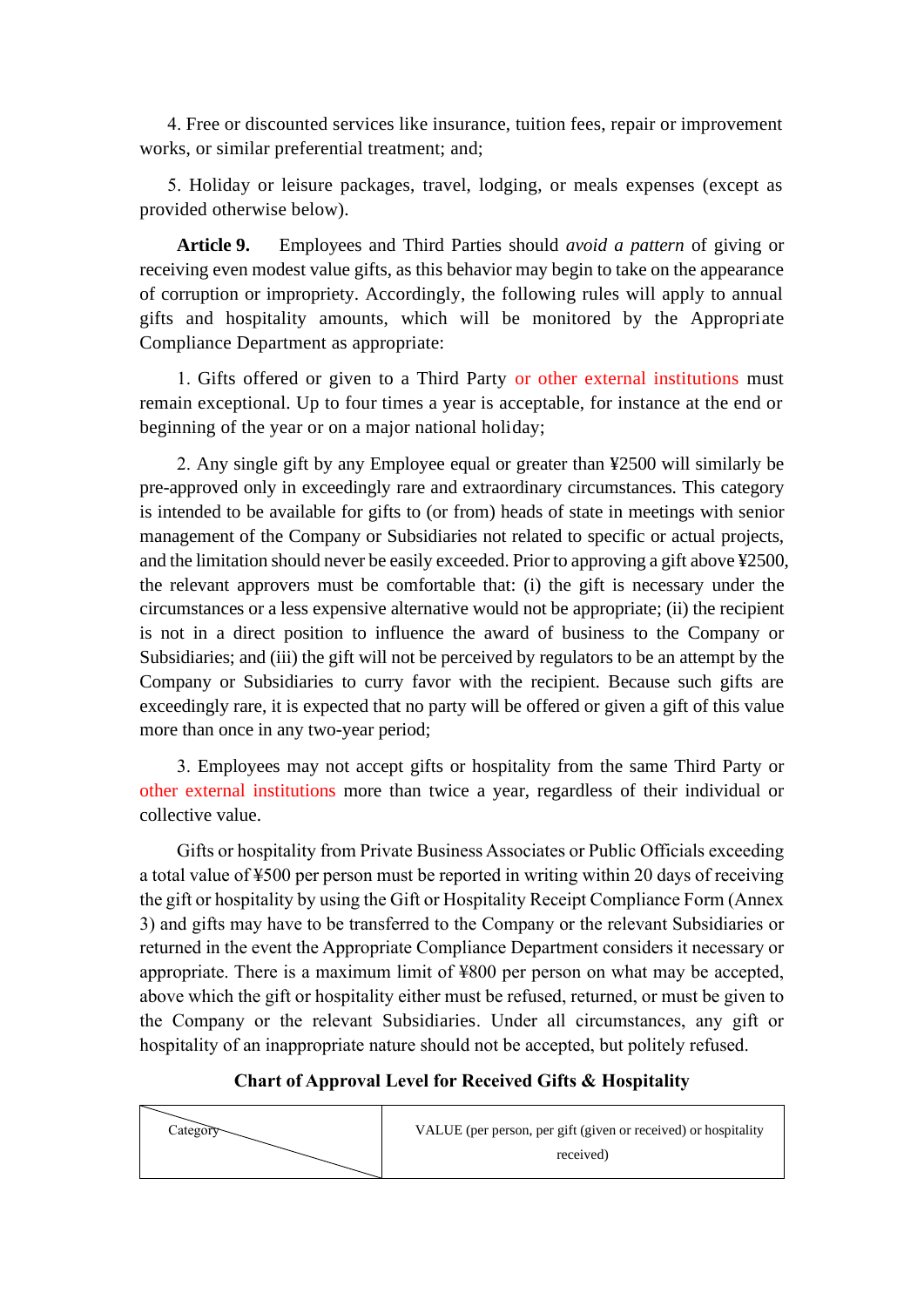| Project                                                                                        | Category 1<br>(Up to ¥500) | Category 2<br>(Equal to or Greater than<br>¥500, up to ¥800) | Category 3<br>(Equal to or<br>Greater than<br>4800 |
|------------------------------------------------------------------------------------------------|----------------------------|--------------------------------------------------------------|----------------------------------------------------|
| After gift isGift or Hospitality Receipt<br>received<br>Compliance Form (Annex 3)<br>for Gifts | <b>YES</b>                 | <b>YES</b>                                                   | <b>YES</b>                                         |
| Head of Business Sector Approval<br>Required                                                   | <b>YES</b>                 | <b>YES</b>                                                   | <b>YES</b>                                         |
| Appropriate Compliance Department<br>Prior Approval Required                                   | N <sub>O</sub>             | <b>YES</b>                                                   | <b>YES</b>                                         |
| Compliance Standard Department Prior<br>Approval Required                                      | N <sub>O</sub>             | N <sub>O</sub>                                               | <b>YES</b>                                         |

**Article 10.** Gifts and hospitality are provided on behalf of the relevant business unit of the Company or Subsidiaries and are to be paid by the relevant business unit of the Company or Subsidiaries. No Employee can pay personally for a gift or hospitality when the purpose relates to a business relationship.

### **CHAPTER III. TRAVEL AND ACCOMMODATION**

**Article 11.** Travel and accommodation for a Public Official may only be related to inspections associated with contract performance or inspections related to transit of goods, and only when such inspections are specifically required or allowed by contract. When arranging for travel or accommodation or covering travel or accommodation expenses for a Public Official, the following should be ensured:

1. Prior approval by the Appropriate Compliance Department is always required. Prior approval should be sought and documented utilizing the Travel Expense Compliance Form (Annex 4);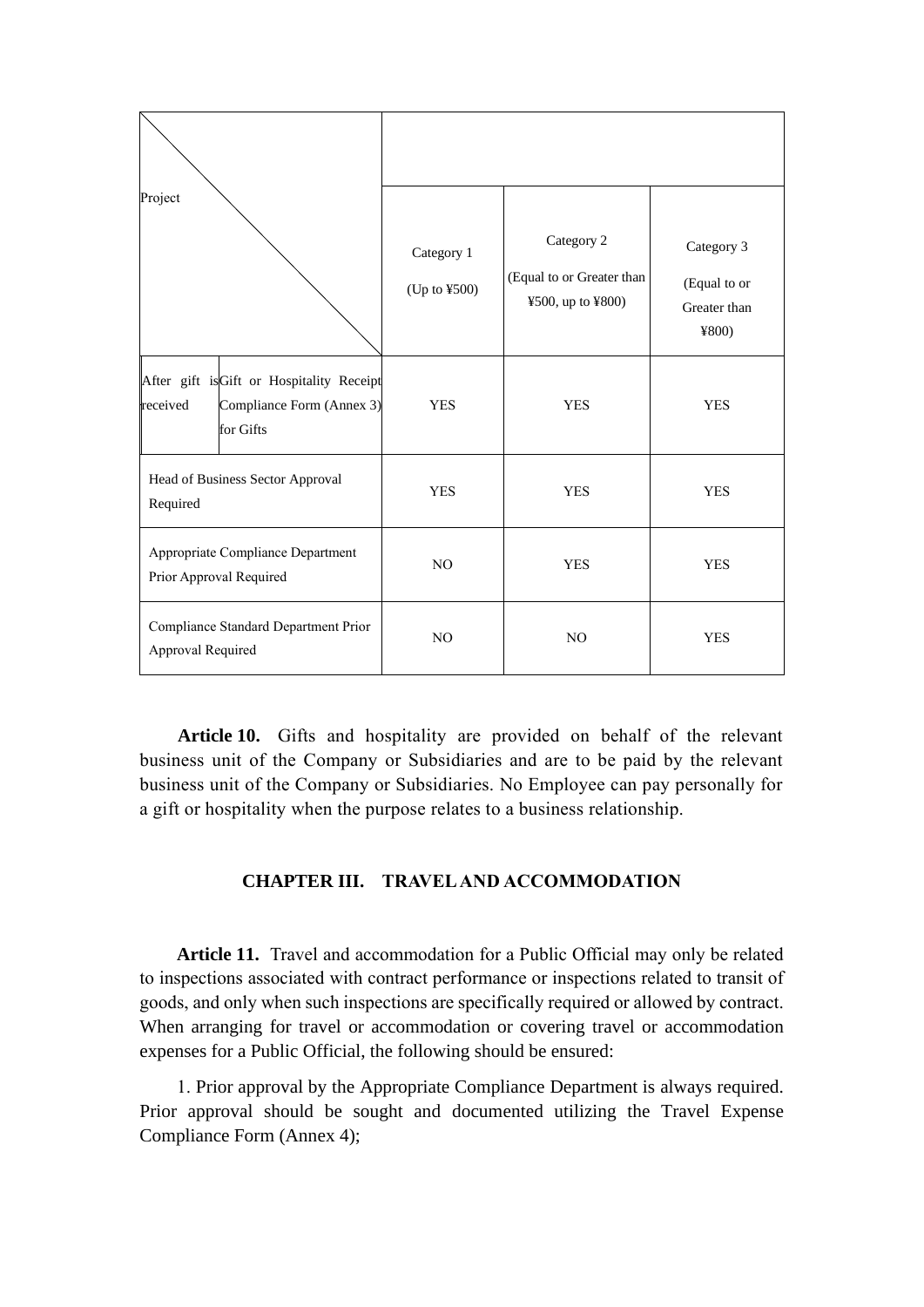2. Payments to cover expenses should, whenever possible, be paid directly to vendors (*e.g*., hotels, airlines, and restaurants). If direct payment is not possible, reimbursement may be made only for expenses for which receipts are obtained;

3. Payments and reimbursements for travel or accommodation expenses are permissible only for the period of time directly related to the Company or Subsidiaries;

4. All expenses must be reasonable in value. Extravagant hotels must be avoided;

5. Cash allowances, honoraria, travel allowances, or any other allowances are not permitted.

6. No payment or reimbursement is permitted for the expenses of family members or personal guests of a Public Official.

**Article 12.** Any travel or accommodation expense related to customers or other Private Business Associates proposed to be paid or to be reimbursed by the Company or Subsidiaries must be carefully recorded and approved in accordance with applicable policies and rules, and must conform to all applicable contracts between a Private Business Associate and the Company or Subsidiaries. No payment or reimbursement is permitted for the expenses of family members or personal guests of a Private Business Associate.

#### **CHAPTER IV. ENTERTAINMENT AND MEALS (HOSPITALITY GIVEN)**

**Article 13.** Reasonable business entertainment and meals expenses are permitted under the Rules generally if the entertainment or meal is given with the intent only to offer a normal courtesy. In many countries business entertainment and meals with clients can be a customary way to initiate goodwill and trust in a business relationship and help facilitate the exchange of information. Goodwill and trust nonetheless must be sustained through fair and honest dealings and not through frequent or lavish business entertainment or meals. To avoid the appearance of impropriety, Public Officials and Private Business Associates may not receive any form of entertainment or meals before or soon after critical business award decisions are made.

**Article 14.** Entertainment and meals shall not be given with the intent of corruptly or improperly influencing a Public Official's or a Private Business Associate's objectivity in making decisions involving the Company or Subsidiaries. The Rules also expressly forbid any entertainment of meals that would be perceived as lavish or indecent, or that could damage the Company's or Subsidiaries' reputation (Although whether entertainment or a meal is lavish or indecent is solely for the Appropriate Compliance Department to determine).

**Article 15.** When providing routine and reasonable business entertainment expenses (such as a business lunch or dinner, or theater or other event ticket), Employees should ensure the following:

1. The meal or entertainment costs must be reasonable;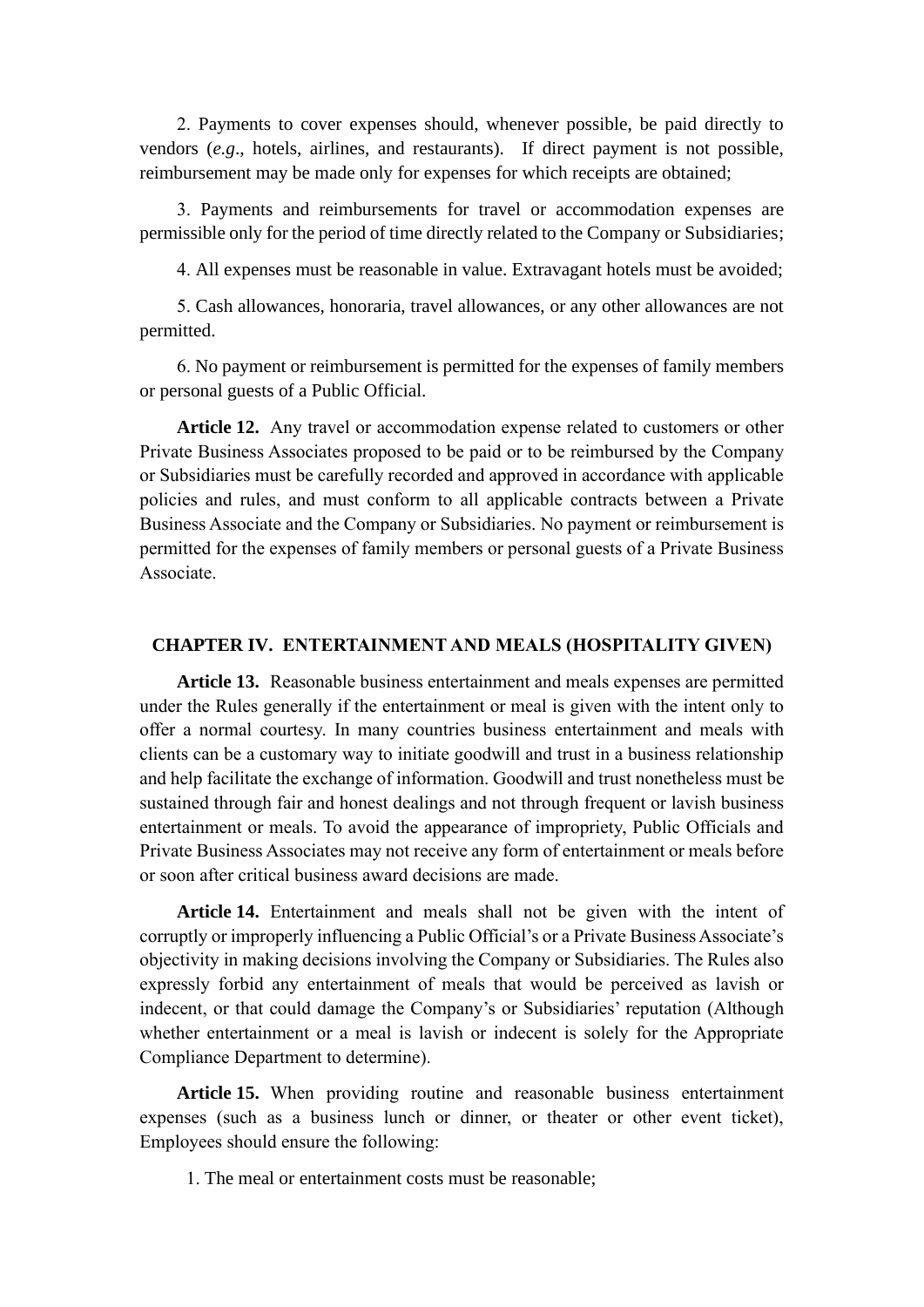2. The meal or entertainment cost must avoid the appearance of impropriety, must be modest, and must be infrequent;

3. There must be a proper business purpose for the expense;

4. The expense must be in line with local customs and comply with any local laws; and

5. The expense must be properly, accurately, and promptly documented.

**Article 16.** Reimbursement is permitted only for expenses that are accompanied by receipts. The names of all the individuals entertained, including (i) the names, entities, and titles of the Employees who attended and (ii) for the guests, their names, employers, and titles should be included in the submitted Compliance Reporting Form (Annex 2). Employees must be in attendance; otherwise, the expense is a gift rather than entertainment or a meal. All requests for reimbursement must include the specific business purpose for the expenditure. Employees cannot pay for entertainment or meals personally to avoid having to report it or seek approval.

**Article 17.** In addition to the above rules relating to meals and entertainment, Employees may provide meals and entertainment to Private Business Associates and Public Officials, or accept meals or entertainment from Private Business Associates only if all of the following conditions are met:

1. The cost of meals or entertainment for Public Officials or Private Business Associates should not exceed the specified amounts without prior approval, and should not exceed an appropriate frequency;

2. Meals provided by regular Employees should not exceed ¥300 per person unless approved in advance using the Pre-Application Compliance Form (Annex 1) by the Employee's immediate Supervisor or Manager and, if greater than ¥500, also approved in advance by the Appropriate Compliance Department. Regular Employees are not permitted to provide meals or entertainment above ¥1000. Entertainment of Public Officials and Private Business Associates by regular Employees is prohibited;

3. Meals or entertainment provided by middle or above management cannot exceed ¥500 per person unless approved in advance using the Pre-Application Compliance Form (Annex 1) by the immediate Supervisor or Manager and the Appropriate Compliance Department, and if greater than ¥1000, also approved in advance by the Compliance Standard Department of the Company;

4. Meals or entertainment provided by Senior Management should be reasonable and appropriate for the business purpose after consultation with the Compliance Standard Department of the Company. Entertainment of Public Officials should be considered only rarely and for a demonstrable business purpose.

5. Meals and entertainment may not be given regularly or routinely, for example on a monthly basis, unless there is a demonstrable business purpose for doing so and only so long as that business purpose continues. Meals and entertainment for any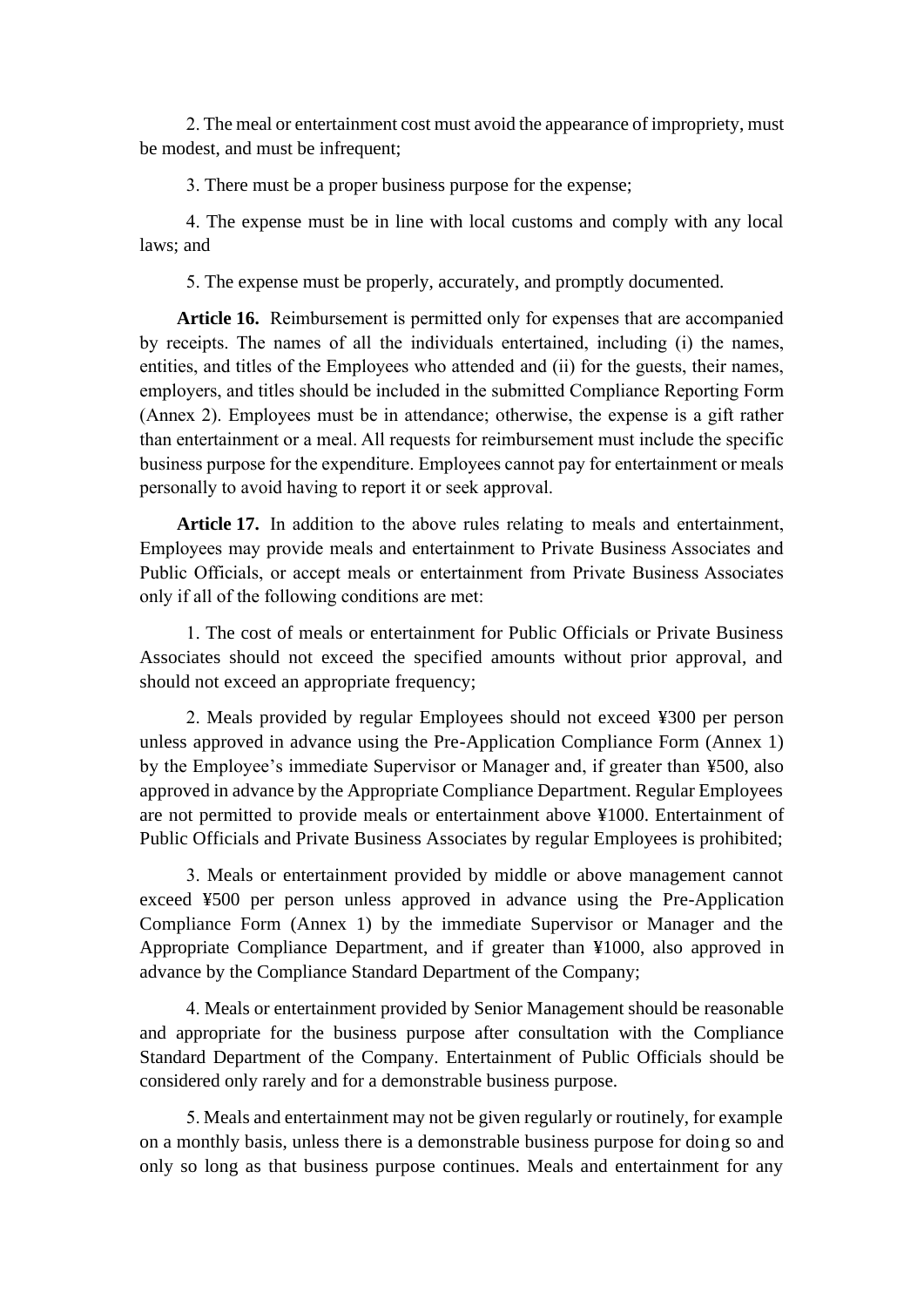specific Public Official must not exceed two times in any one year, and for any Private Business Associate must not exceed five times in any one year, without the prior written approval of the Appropriate Compliance Department.

6. Employees must complete and submit the Compliance Reporting Form (Annex 2) to the Appropriate Compliance Department within 20 days of any meal or entertainment with a Public Official or Private Business Associate. The Compliance Reporting Form (Annex 2) must include the name, title, and employer of each Public Official, Private Business Associate, and all Employees who attended the meal or entertainment event.

| Category                                                        |                                                              | VALUE (per person, per meal or entertainment event given) |                                                                   |                                                           |                                                                                                                |  |
|-----------------------------------------------------------------|--------------------------------------------------------------|-----------------------------------------------------------|-------------------------------------------------------------------|-----------------------------------------------------------|----------------------------------------------------------------------------------------------------------------|--|
| Project                                                         |                                                              | Category 1<br>(Up to ¥300)                                | Category 2<br>(Equal to or<br>Greater than ¥300,<br>up to $¥500)$ | Category 3<br>Greater<br>than<br>$4500$ , up to<br>¥1000) | Category 4<br>(Equal to or CONLY for Country or<br>Senior Management)<br>(Equal to or<br>Greater than<br>¥1000 |  |
| given                                                           | Before E&M isPre-Application<br>Compliance Form<br>(Annex 1) | NO                                                        | <b>YES</b>                                                        | <b>YES</b>                                                | <b>YES</b>                                                                                                     |  |
| After E&M isCompliance<br>given                                 | Reporting<br>Form<br>(Annex 2)                               | <b>YES</b>                                                | <b>YES</b>                                                        | <b>YES</b>                                                | <b>YES</b>                                                                                                     |  |
| <b>Business Unit Supervisor Pre-</b><br>Approval Required       |                                                              | N <sub>O</sub>                                            | <b>YES</b>                                                        | <b>YES</b>                                                | <b>YES</b>                                                                                                     |  |
| Appropriate Compliance<br>Department Prior Approval<br>Required |                                                              | NO                                                        | N <sub>O</sub>                                                    | <b>YES</b>                                                | <b>YES</b>                                                                                                     |  |
| Compliance Standard Department<br>Prior Approval Required       |                                                              | N <sub>O</sub>                                            | N <sub>O</sub>                                                    | N <sub>O</sub>                                            | <b>YES</b>                                                                                                     |  |

**Chart of Approval Level for Giving Entertainment and Meals** 

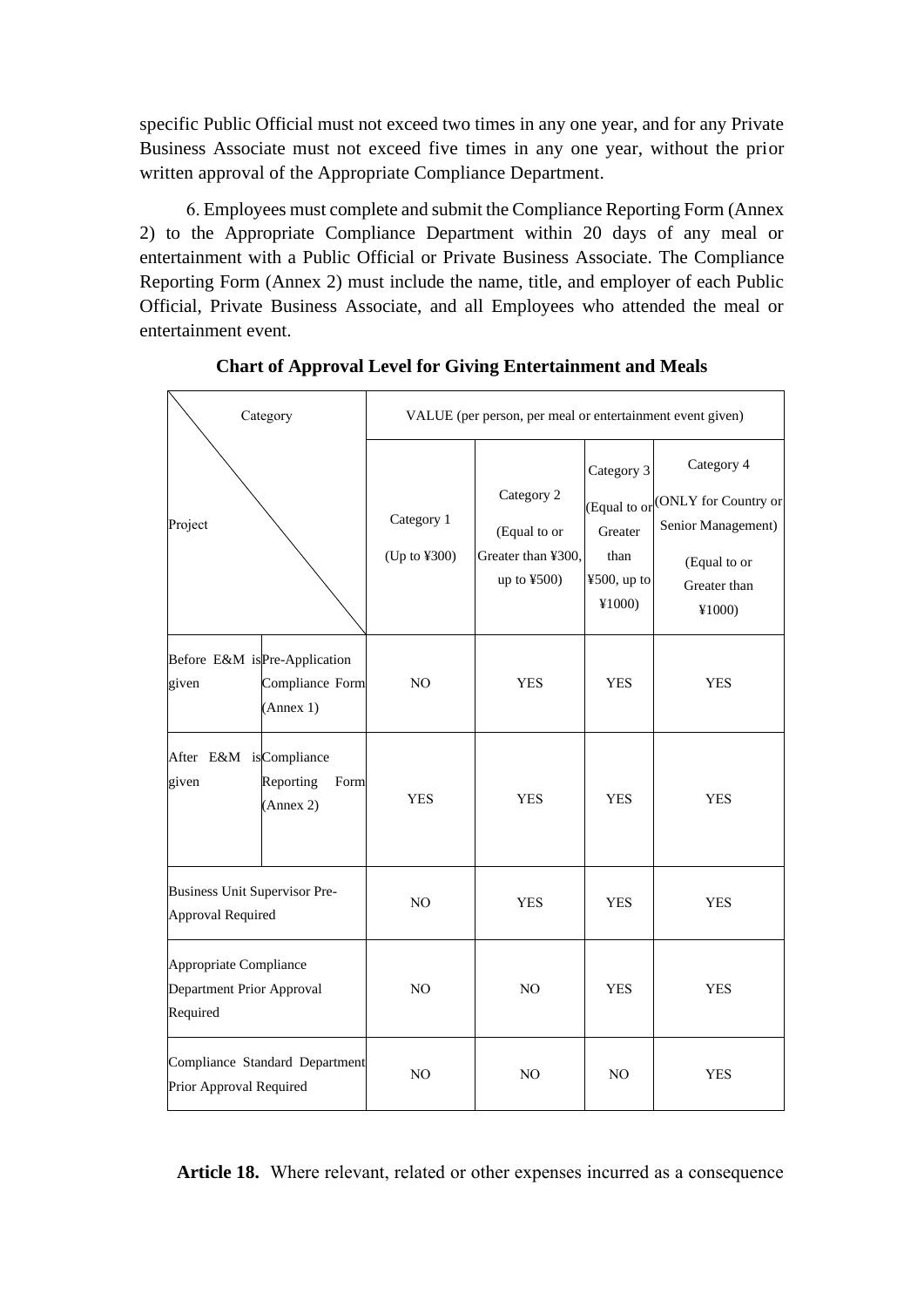of providing permitted meals or entertainment to Public Officials or Private Business Associates (e.g., permitted travel expenses) are subject to processing and approval in accordance with the relevant Chapter of the Rules.

### **CHAPTER V. COMPLIANCE RECORDS AND DOCUMENTATION MANAGEMENT**

**Article 19.** Sufficient supporting documents must be retained for all gifts, hospitality, travel, meals, and entertainment. These documents must be fairly and accurately recorded in the appropriate accounting and financial records. Simply providing an invoice or receipt is not sufficient; as required above, the names, titles, and employers of every participant or recipient is required. It is forbidden to create any false, misleading, or fraudulent records, including for the purpose of concealing the purpose or nature of the gift, hospitality, travel, meals, or entertainment. Such documents must be maintained according to the applicable document retention policies of the Company or Subsidiaries.

**Article 20.** Employees and Third Parties are prohibited from making false, misleading, incomplete, inaccurate, or artificial entries in the Company's or Subsidiaries' books and records.

**Article 21.** Employees and Third Parties should retain copies of all forms they submit and other documents they create under the rules for audit purposes.

**Article 22.** The Appropriate Compliance Department shall inspect the forms or other documents recorded and submitted by the employees regularly, to ensure that the approval system is effective and reliable. The matters to be inspected include but not limited to whether the provision or acceptance of gifts, hospitability, travel, accommodation, entertainment and meal is strictly reviewed and complies with compliance requirements, and whether sufficient supporting documents are being retained etc.

### **CHAPTER VI. DISCIPLINE**

**Article 23.** Failure to comply with the Rules will be grounds for disciplinary action, up to and including termination of employment, consistent with the Company's or Subsidiaries' disciplinary process and any applicable laws.

**Article 24.** Employees and Third Parties violating anti-corruption and other applicable laws risk prosecution by relevant investigating authorities which may result in a personal fine and/or imprisonment.

#### **CHAPTER VII. SUPPLEMENTARY PROVISIONS**

**Article 25.** Any questions concerning the rules should be addressed to the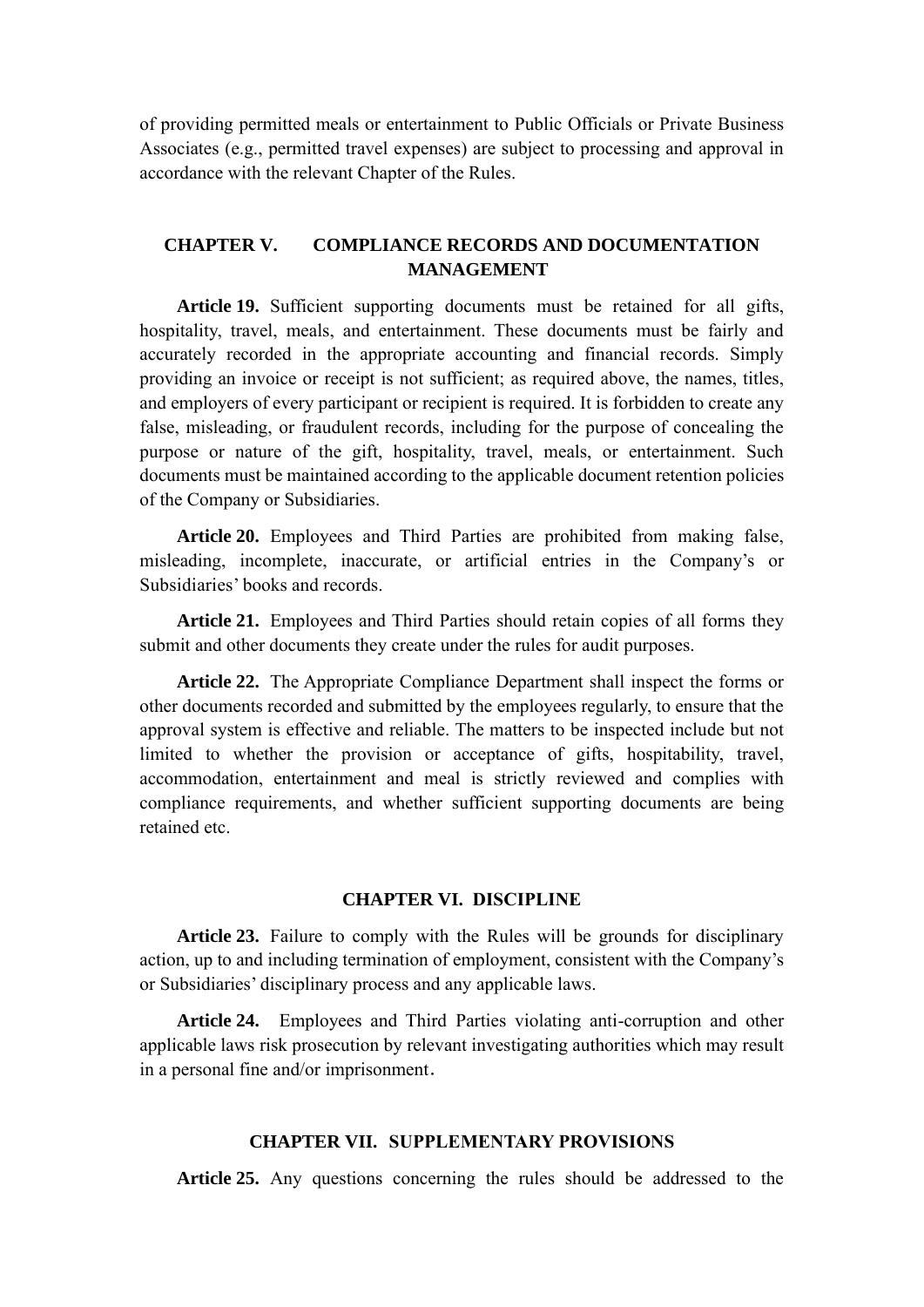Appropriate Compliance Department.

**Article 26.** The Compliance Standard Department, on behalf of the Company, exercises the supervision on the implementation of this Rules in its departments, and it has the ultimate right to instruct and interpret the implementation of this Rules.

### **ANNEXES**

- Annex 2: Compliance Reporting Form
- Annex 3: Gift or Hospitality Receipt Compliance Form
- Annex 4: Travel Expense Compliance Form
- Annex 5: Chart of Gift or Hospitality Approval Process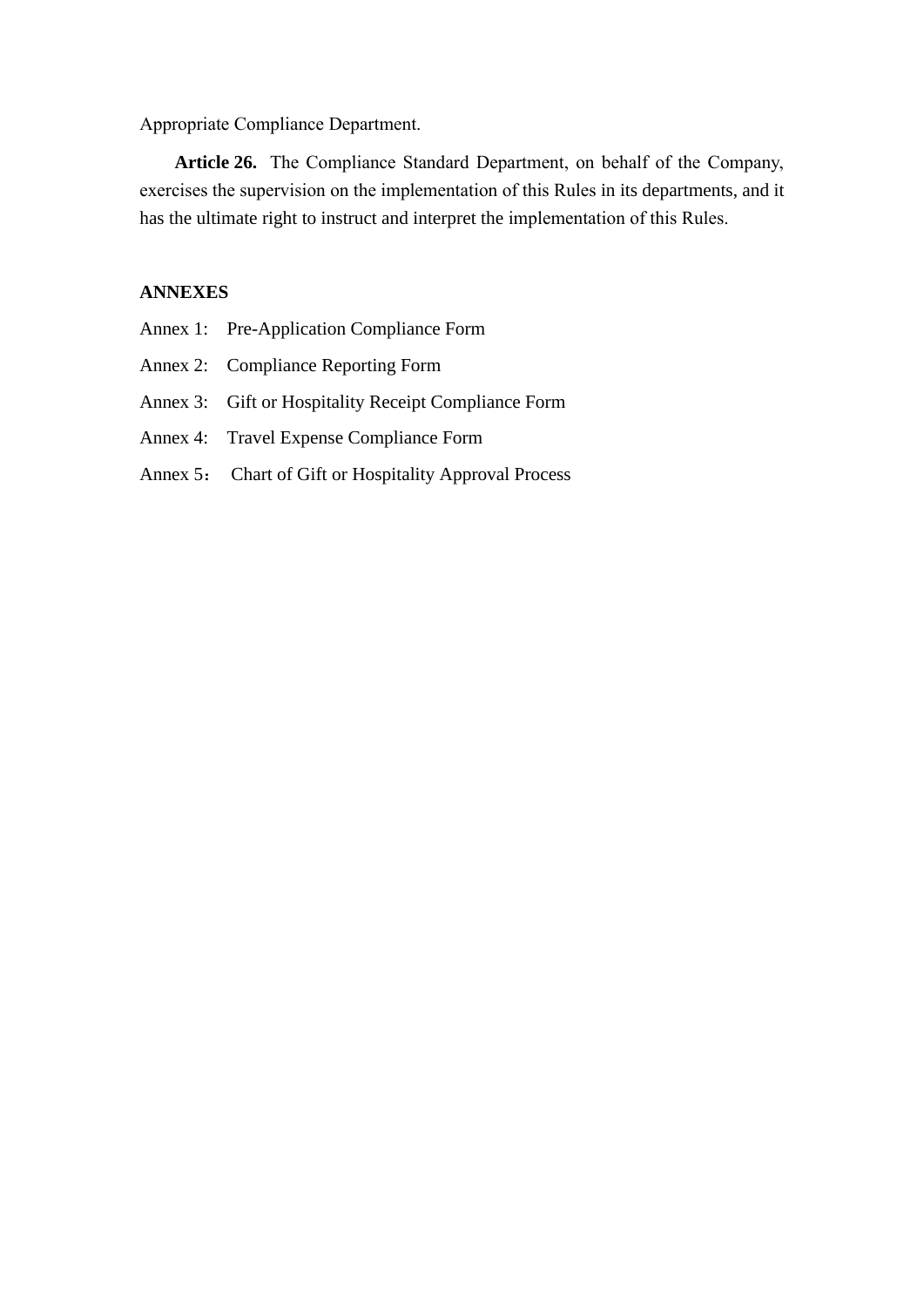## **ANNEX 1: Pre-Application Compliance Form**

## **PRE-APPLICATION COMPLIANCE FORM**

*(Use this form to obtain prior approval for gifts or hospitality exceeding ¥300 per person, meals or entertainment sought by employees exceeding ¥300, and meals or entertainment sought by senior or above management exceeding ¥500 per person.)*

| <u>THE GIFT, HOSPITALITY, MEAL, OR ENTERTAINMENT</u>                                    |                                                                                                                                        |                                                                                                                                                                                                                                |  |  |  |  |
|-----------------------------------------------------------------------------------------|----------------------------------------------------------------------------------------------------------------------------------------|--------------------------------------------------------------------------------------------------------------------------------------------------------------------------------------------------------------------------------|--|--|--|--|
| Description:                                                                            |                                                                                                                                        | Amounts (if applicable):                                                                                                                                                                                                       |  |  |  |  |
|                                                                                         | Value: Total: Per Person: Converted into RMB:<br>Total: Per Person:                                                                    |                                                                                                                                                                                                                                |  |  |  |  |
|                                                                                         | Purpose / Occasion surrounding the expense, including specifically the business justification:                                         |                                                                                                                                                                                                                                |  |  |  |  |
| Has the Gift already been<br>Given or Received?<br>box on the right)                    | Date:<br>(Select and complete appropriate (Please attach an explanation of the<br>reasons justifying the absence of prior<br>approval) | Yes, Given or Received on the following Dates of the most-recent past and next future bids<br>before all recipients' or givers' employers, or names of<br>ongoing projects in execution for or with the recipient<br>or giver: |  |  |  |  |
|                                                                                         | No, it is to be Given on the following<br>Date:                                                                                        |                                                                                                                                                                                                                                |  |  |  |  |
|                                                                                         | <b>EXPECTED RECIPIENT(S)</b>                                                                                                           |                                                                                                                                                                                                                                |  |  |  |  |
| Recipient Name, Telephone Number, and Email Address:                                    |                                                                                                                                        |                                                                                                                                                                                                                                |  |  |  |  |
| Recipient Title / Position:                                                             |                                                                                                                                        |                                                                                                                                                                                                                                |  |  |  |  |
| Recipient Employer Name:                                                                |                                                                                                                                        |                                                                                                                                                                                                                                |  |  |  |  |
| THE PROVIDER OF THE GIFT (complete only if different to the YOUR DETAILS section below) |                                                                                                                                        |                                                                                                                                                                                                                                |  |  |  |  |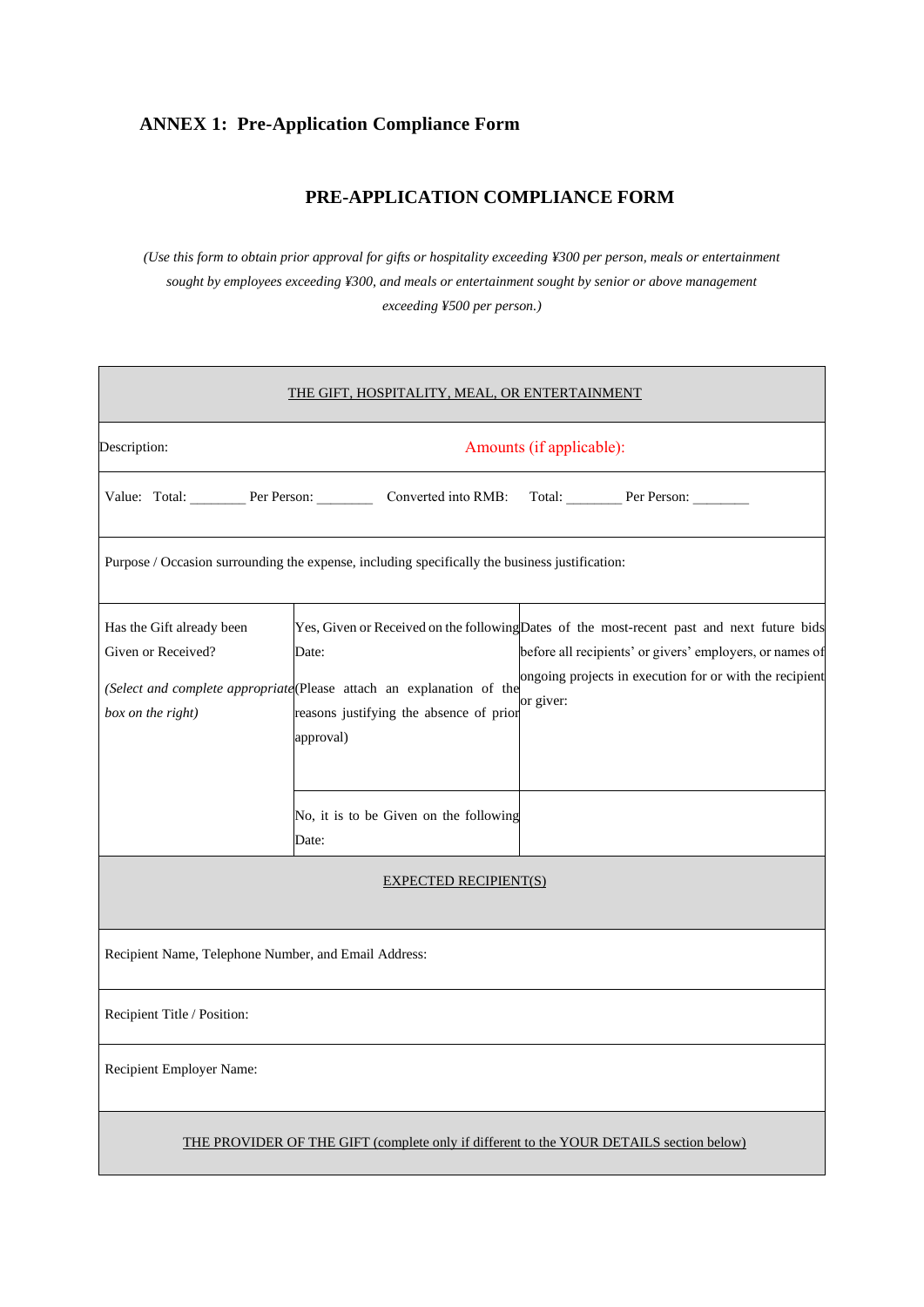Provider Name & Contact Details:

Provider Title / Position:

Provider's Employer Details (name and address):

#### OTHER KEY DETAILS

| Is the recipient a government official? (refer to Article 4)                                             | Yes / No |
|----------------------------------------------------------------------------------------------------------|----------|
| Is either the Recipient a Public Official?                                                               | Yes / No |
| Is either the Recipient related to or an associate of a Public Official?                                 | Yes / No |
| Does the amount of gift and entertainment provided exceed the limit? (refer to Article 9 and Article 17) |          |
|                                                                                                          | Yes / No |
| Is the number of gifts provided exceeding the standard? (refer to Article 9 and Article 17)              | Yes / No |
| Whether the gift offered or received is prohibited gift (refer to Article 8)?                            | Yes / No |
| Is there any invoice or receipt for gifts and entertainment?                                             | Yes / No |

Does any Giver, Recipient, or any Giver's or Recipient's Employer, currently have any business pending (e.g., a contract, application, tender, approval, etc.) with each other? **Yes / No**

*If Yes, please provide full details (use a second page if necessary):*

Has the Giver or Recipient received other gifts/hospitality from the same gift- or hospitality giver within the past twelve months? **Yes / No**

*If Yes, please describe each prior gift, its value and date received (use a second page if necessary):*

Has the provider or recipient provided or received prohibited gifts or entertainment in the past 12 months?

**Yes / No**

*If Yes, please describe the reason for the previous violation (use a second page if necessary):*

| YOUR DETAILS           |            |                     |               |  |
|------------------------|------------|---------------------|---------------|--|
| Your Signature:        | Your Name: |                     | Today's Date: |  |
| Your telephone number: |            | Your email address: |               |  |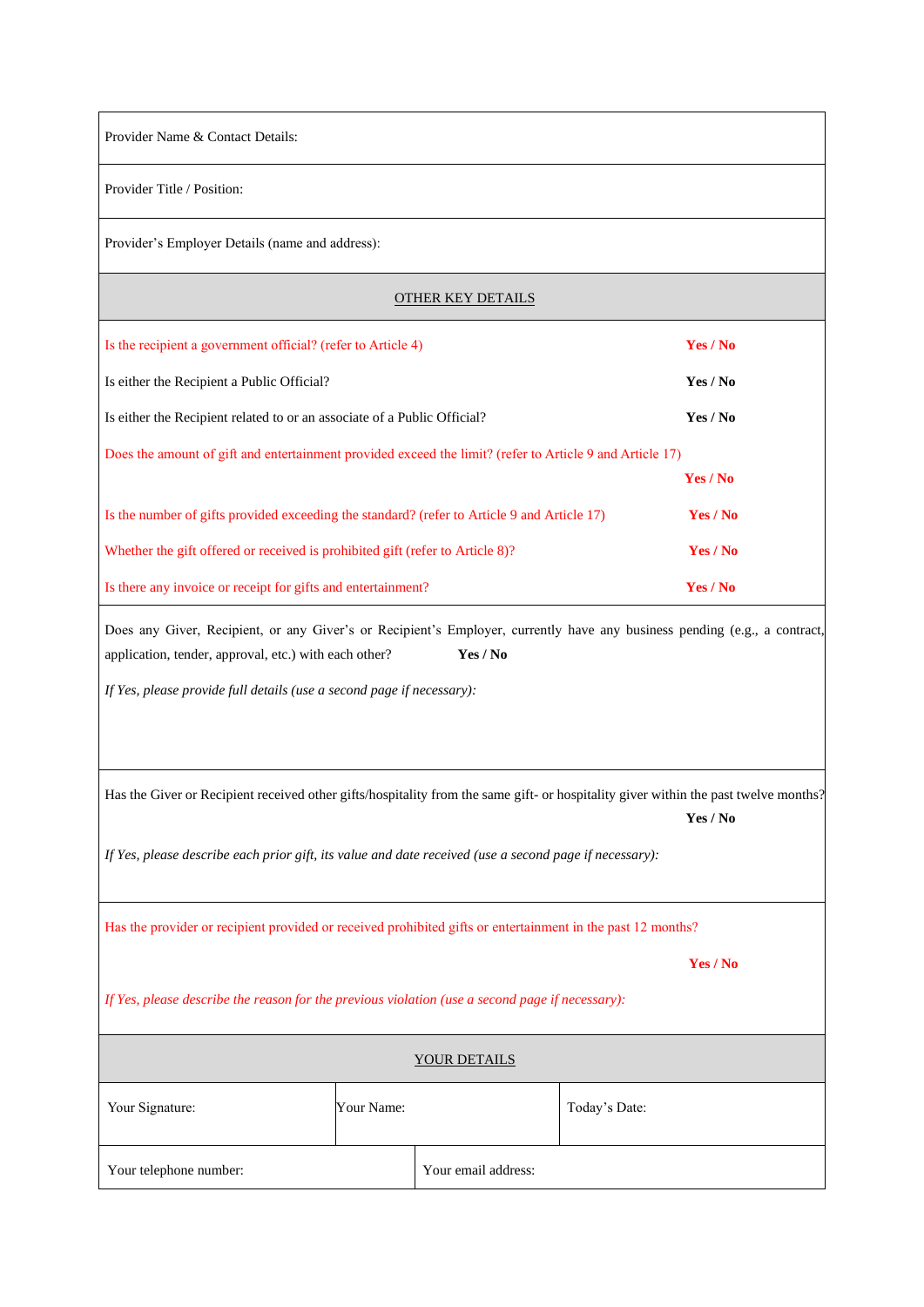| Your Business Unit:                                                                                              |           | Your Location: |            |                         |  |
|------------------------------------------------------------------------------------------------------------------|-----------|----------------|------------|-------------------------|--|
| <b>APPROVAL DETAILS</b><br>(Where necessary. Please refer to the ZTT Compliance Rules on Gifts and Hospitality.) |           |                |            |                         |  |
| Supervisor of Business Unit:                                                                                     | Comments: |                | Signature: | Approval Date: DD/MM/YY |  |
| Appropriate Compliance<br>Department:<br>(If required)                                                           | Comments: |                | Signature: | Approval Date: DD/MM/YY |  |
| Compliance Standard<br>Department:<br>(If required):                                                             | Comments: |                | Signature: | Approval Date: DD/MM/YY |  |
| Chief Compliance Officer:<br>(If required)                                                                       | Comments: |                | Signature: | Approval Date: DD/MM/YY |  |

Remember to:

(1) send a copy of all completed forms to the appropriate compliance department prior the Gift/Hospitality event; (2) following the Gift or Hospitality event send a copy of this form to your expense claim form if giving a gift; (3) send a copy of all completed forms to the Appropriate Compliance Department within 20 days of the Gift or Hospitality event; (4) ensure that you keep the original copy form for your own records; and (5) that Annex 2 must be completed after the gift or hospitality, regardless of whether Annex 1 is required.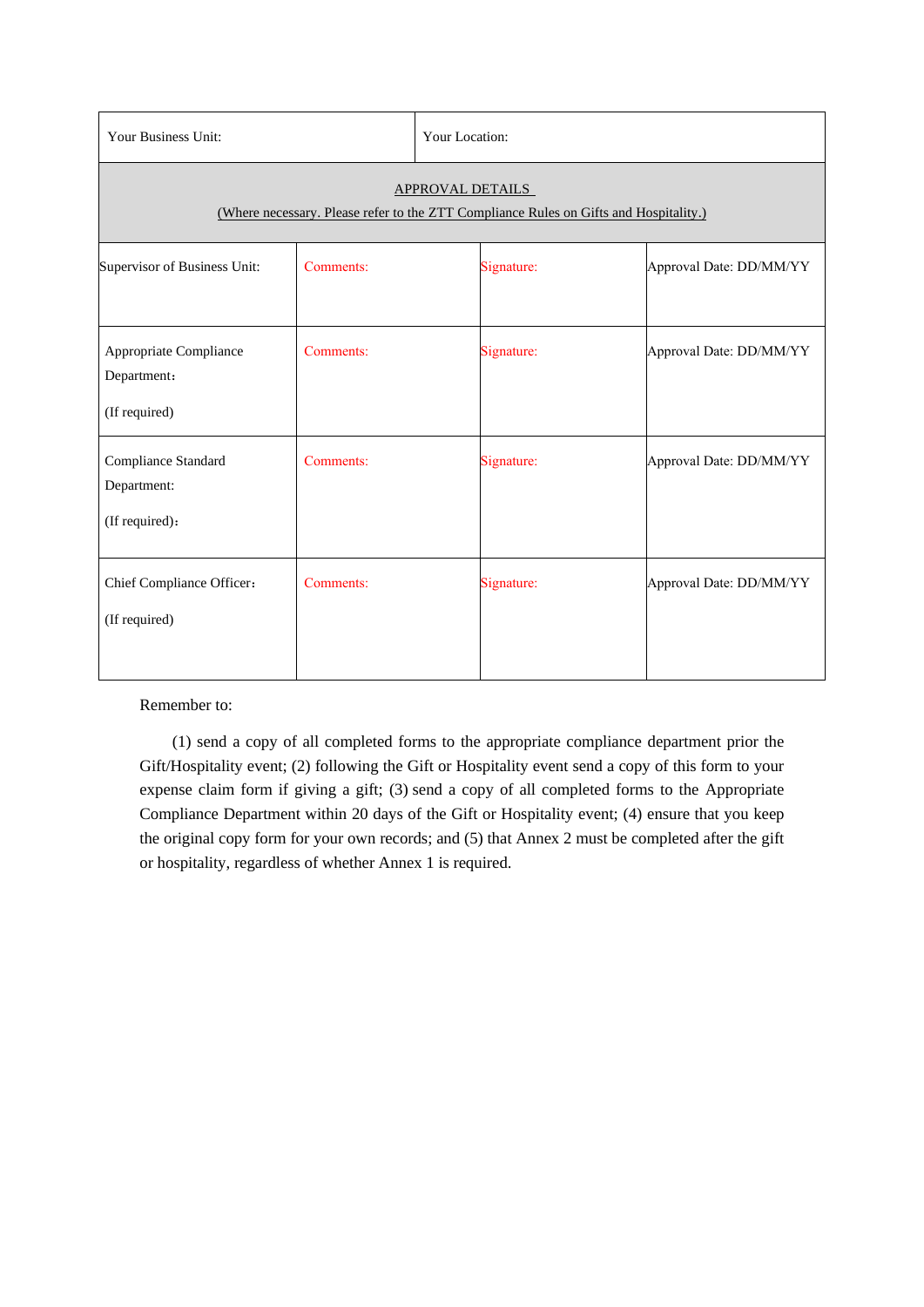## **ANNEX 2: Compliance Reporting Form**

### **COMPLIANCE REPORTING FORM**

*Use this form to report all gifts, hospitality, meals, and entertainment, regardless of whether a Pre-Approval Compliance Form was required.*

| <b>THE EXPENSE</b>                                                                                                                                                                             |  |  |  |  |
|------------------------------------------------------------------------------------------------------------------------------------------------------------------------------------------------|--|--|--|--|
| Description:<br>Amounts (if applicable):                                                                                                                                                       |  |  |  |  |
| Value: Total: Per Person:                                                                                                                                                                      |  |  |  |  |
| Converted into RMB:<br>Total: Per Person:                                                                                                                                                      |  |  |  |  |
| Purpose / Occasion surrounding the expense, including specifically the business justification:                                                                                                 |  |  |  |  |
| Date the expense was incurred:<br>DD/MM/YY                                                                                                                                                     |  |  |  |  |
| THE RECIPIENT                                                                                                                                                                                  |  |  |  |  |
| Recipient Name, Telephone Number, and Email Address:                                                                                                                                           |  |  |  |  |
| Recipient Title / Position:                                                                                                                                                                    |  |  |  |  |
| Recipient's Employer:                                                                                                                                                                          |  |  |  |  |
| If pre-approval was required and there is any difference between the above and the recipient or recipients identified on the pre-<br>approval form, please explain why there was a difference. |  |  |  |  |
| Dates of the most-recent past and next future bids before all recipients' employers:                                                                                                           |  |  |  |  |
| THE PROVIDER (complete only if different to the YOUR DETAILS section below)                                                                                                                    |  |  |  |  |
| Provider Name & Contact Details:                                                                                                                                                               |  |  |  |  |
| Provider Title / Position:                                                                                                                                                                     |  |  |  |  |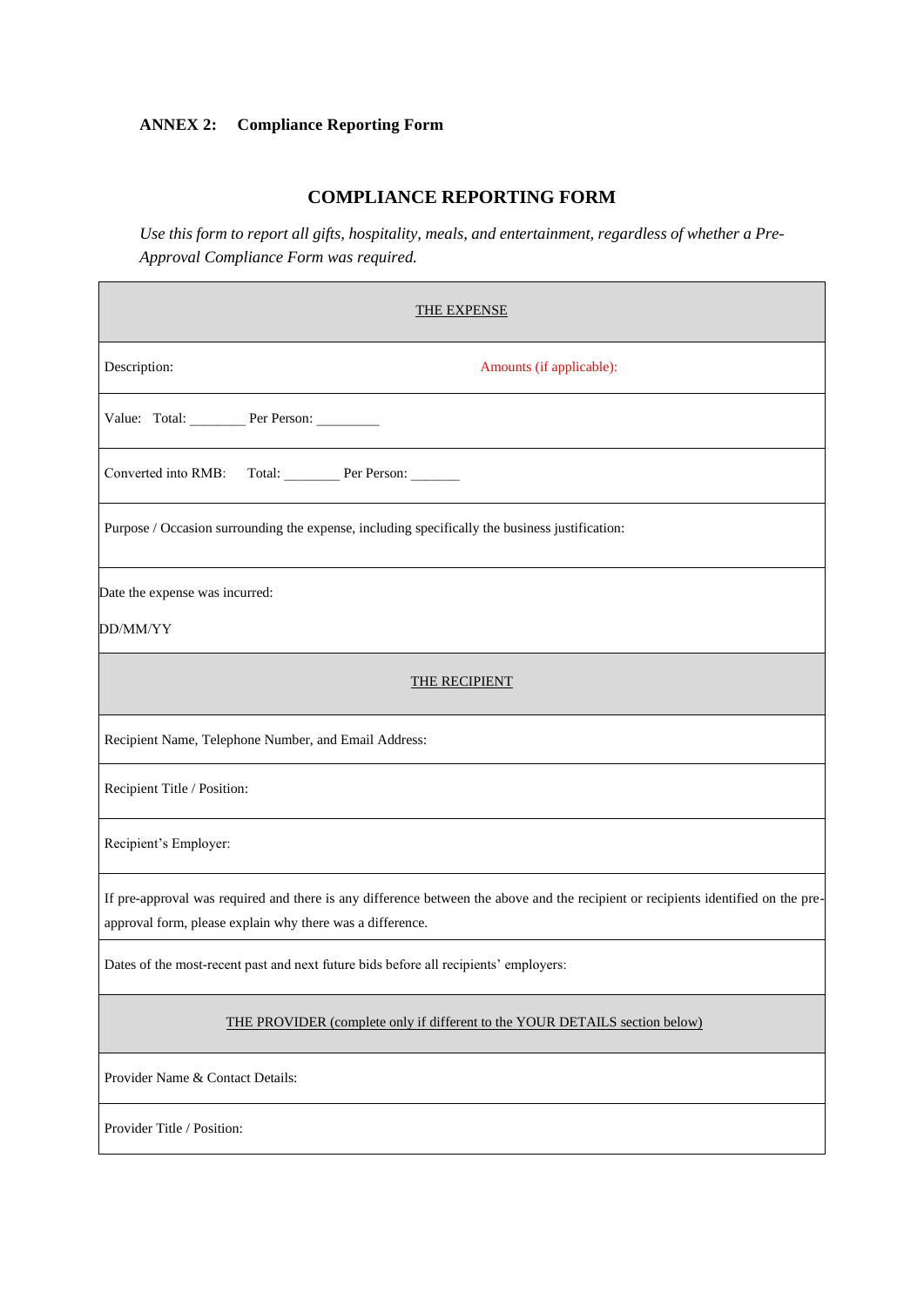| Provider's Employer Details (name and address): |  |
|-------------------------------------------------|--|
|-------------------------------------------------|--|

 $\overline{\phantom{a}}$ 

| Provider's Employer Details (name and address):                                                                                                                                                                                               |            |                          |               |          |
|-----------------------------------------------------------------------------------------------------------------------------------------------------------------------------------------------------------------------------------------------|------------|--------------------------|---------------|----------|
|                                                                                                                                                                                                                                               |            | <b>OTHER KEY DETAILS</b> |               |          |
| Is the recipient a government official? (refer to Article 4)                                                                                                                                                                                  |            |                          |               | Yes / No |
| Is either the Recipient or the Giver a Public Official?                                                                                                                                                                                       |            |                          |               | Yes / No |
| Is either the Recipient or the Giver related to or an associate of a Public Official?                                                                                                                                                         |            |                          |               | Yes / No |
| Does the amount of gift and entertainment provided exceed the limit? (refer to Article 9 and Article 17)                                                                                                                                      |            |                          |               |          |
|                                                                                                                                                                                                                                               |            |                          |               | Yes / No |
| Is the number of gifts provided exceeding the standard? (refer to Article 9 and Article 17)                                                                                                                                                   |            |                          |               | Yes / No |
| Whether the gift offered or received is prohibited gift (refer to Article 8)?                                                                                                                                                                 |            |                          |               | Yes / No |
| Is there any invoice or receipt for gifts and entertainment?                                                                                                                                                                                  |            |                          |               | Yes / No |
| Has the Giver or Recipient received other gifts/hospitality from the same gift- or hospitality giver within the past twelve months?<br>If Yes, please describe each prior gift, its value and date received (use a second page if necessary): |            |                          |               | Yes / No |
| Has the provider or recipient provided or received prohibited gifts or entertainment in the past 12 months?                                                                                                                                   |            |                          |               |          |
|                                                                                                                                                                                                                                               |            |                          |               | Yes / No |
| If Yes, please describe the reason for the previous violation (use a second page if necessary):                                                                                                                                               |            |                          |               |          |
| YOUR DETAILS                                                                                                                                                                                                                                  |            |                          |               |          |
| Your Signature:                                                                                                                                                                                                                               | Your Name: |                          | Today's Date: |          |
| Your email address:<br>Your telephone number:                                                                                                                                                                                                 |            |                          |               |          |
| Your Business Unit:<br>Your Location:                                                                                                                                                                                                         |            |                          |               |          |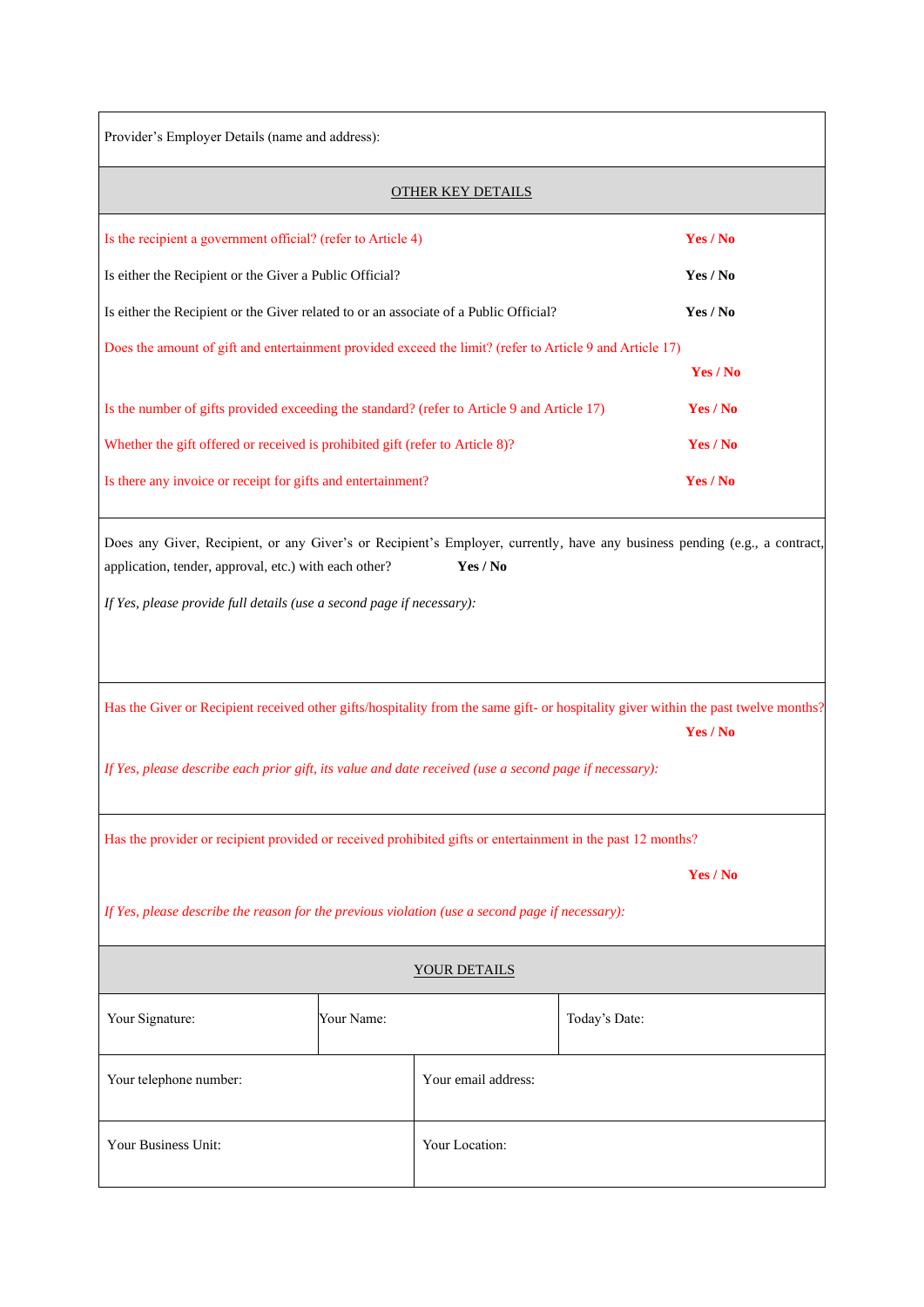| APPROVAL DETAILS             |           |            |                         |  |
|------------------------------|-----------|------------|-------------------------|--|
| Supervisor of Business Unit: | Comments: | Signature: | Approval Date: DD/MM/YY |  |

Remember to: (1) send a copy of all completed forms to the Appropriate Compliance Department within 20 days of the Gift or Hospitality event; (2) attach a copy of this form to your expense claim form if giving a Gift or Hospitality; and (3) ensure that you keep the original copy form for your own records.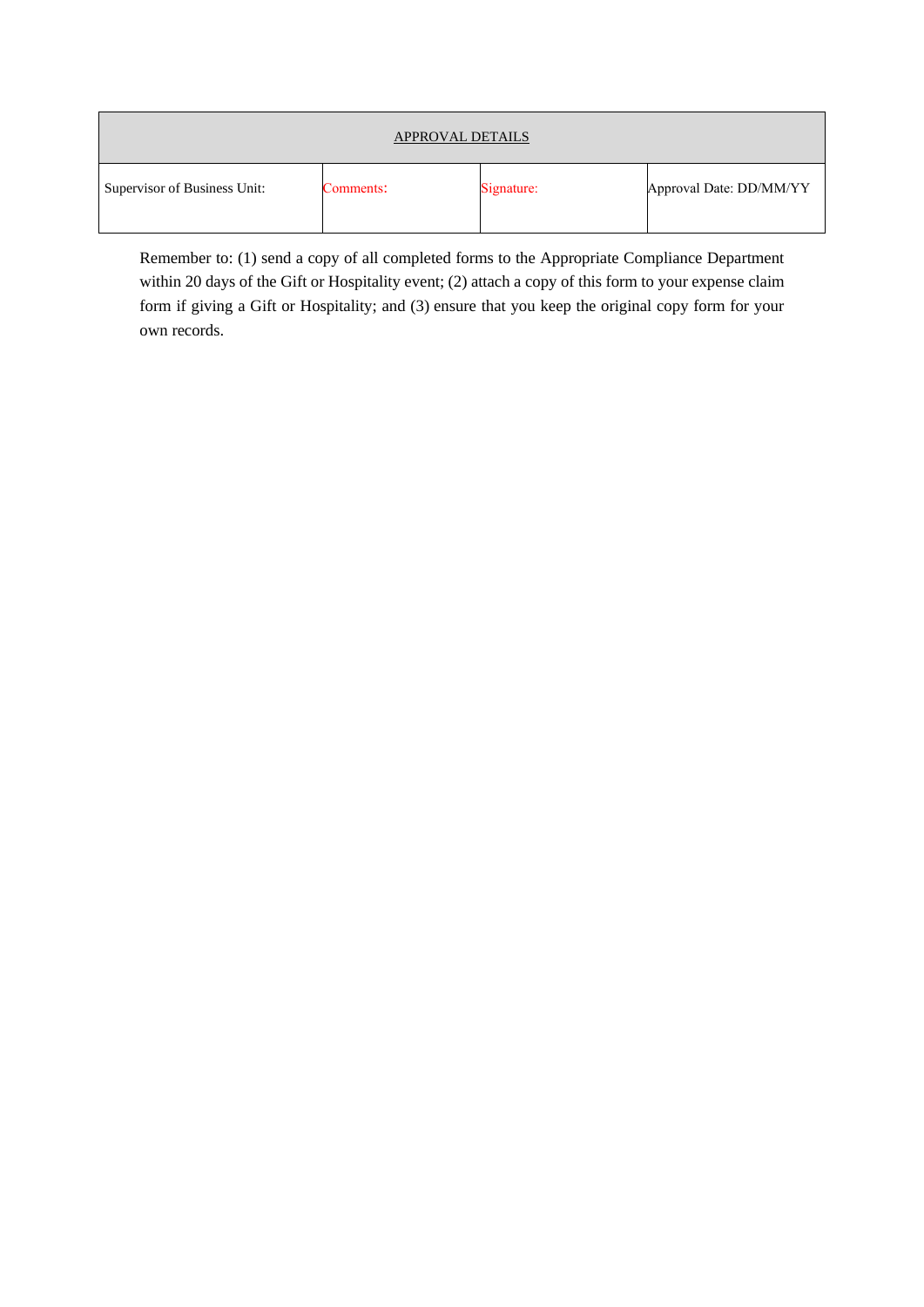## **ANNEX 3: Gift or Hospitality Receipt Compliance Form**

## **GIFT OR HOSPITALITY RECEIPT COMPLIANCE FORM**

*(Reporting receipt of gifts or hospitality)*

| THE GIFT OR HOSPITALITY                                                                                                                            |          |  |  |  |  |
|----------------------------------------------------------------------------------------------------------------------------------------------------|----------|--|--|--|--|
| Description:<br>Amounts (if applicable):                                                                                                           |          |  |  |  |  |
| Converted into RMB (per person):<br>Value (per person):                                                                                            |          |  |  |  |  |
| Date received:                                                                                                                                     |          |  |  |  |  |
| Name, title, and employer of person from whom the gift or hospitality was received:                                                                |          |  |  |  |  |
| Name, title, and employer of person on whose behalf the gift or hospitality was received (if different than above):                                |          |  |  |  |  |
| Dates of the most-recent past or next future bids before the provider or the provider's employer, or of any ongoing projects with<br>the employer: |          |  |  |  |  |
| Have you or your business unit received other gifts or hospitality from the same provider within the past twelve months?<br>Yes / No               |          |  |  |  |  |
| If Yes, please describe each prior gift or hospitality, the per-person value, and date received (use a second page if necessary):                  |          |  |  |  |  |
| Is the recipient a government official? (refer to Article 4)                                                                                       | Yes / No |  |  |  |  |
| Is the provider a public officer? (refer to Article 4)                                                                                             | Yes / No |  |  |  |  |
| Does the provider has relationship with the public officer?                                                                                        | Yes / No |  |  |  |  |
| Does the amount of gift and entertainment provided exceed the limit? (refer to Article 9 and Article 17)                                           | Yes / No |  |  |  |  |
| Is the number of gifts provided exceeding the standard? (refer to Article 9 and Article 17)                                                        | Yes / No |  |  |  |  |
| Whether the gift offered or received is prohibited gift (refer to Article 8)?                                                                      | Yes / No |  |  |  |  |
| Has the provider or recipient provided or received prohibited gifts or entertainment in the past 12 months?                                        |          |  |  |  |  |
|                                                                                                                                                    | Yes / No |  |  |  |  |
| If Yes, please describe the reason for the previous violation (use a second page if necessary):                                                    |          |  |  |  |  |

YOUR DETAILS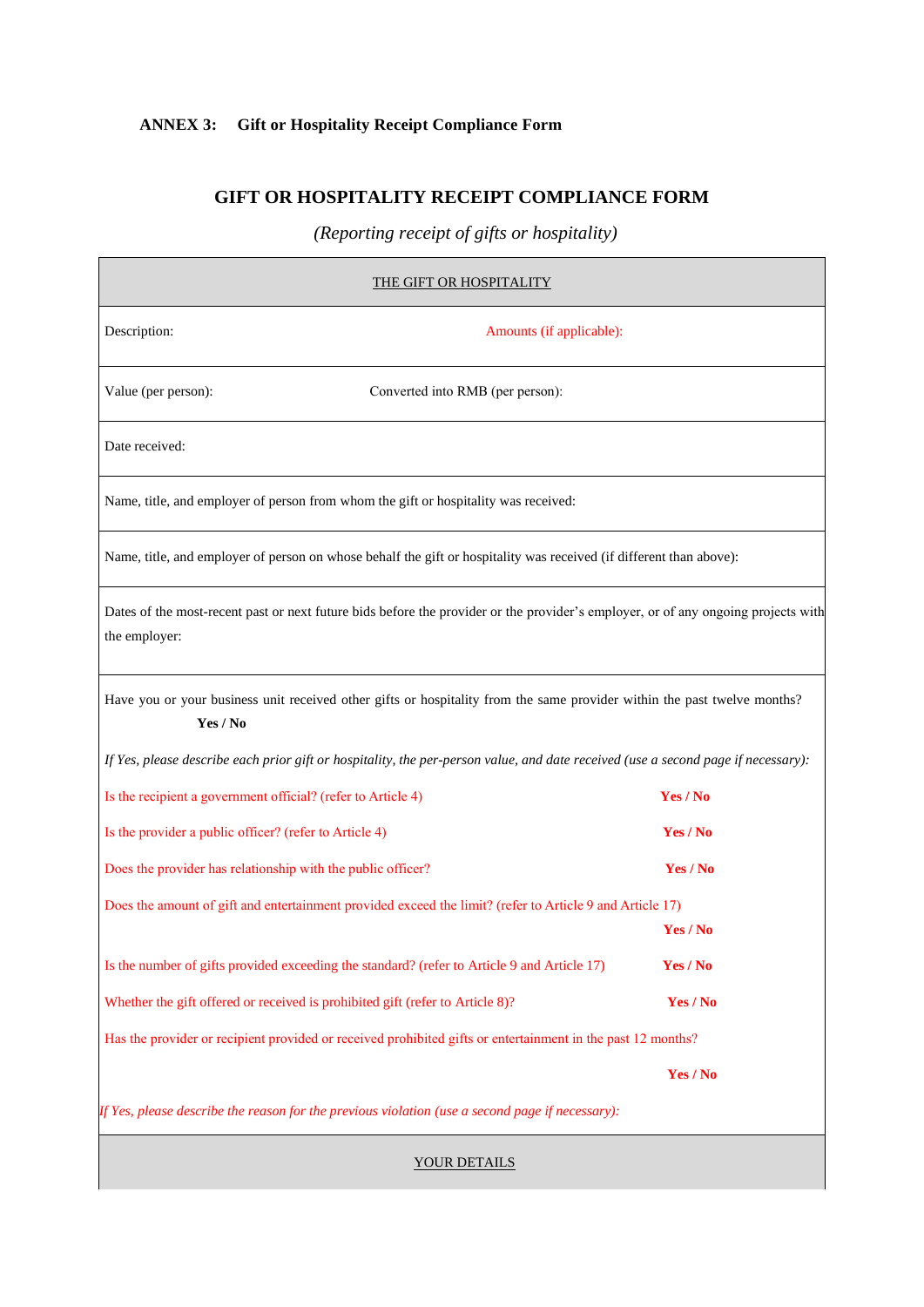| Your Name:                                                                                                          |  |                     | Today's Date:           |                         |  |  |
|---------------------------------------------------------------------------------------------------------------------|--|---------------------|-------------------------|-------------------------|--|--|
| Your telephone number:                                                                                              |  | Your email address: |                         |                         |  |  |
| Your Business Unit:                                                                                                 |  | Your Location:      |                         |                         |  |  |
|                                                                                                                     |  |                     |                         |                         |  |  |
| Comments:                                                                                                           |  | Signature:          |                         | Approval Date: DD/MM/YY |  |  |
| Appropriate Compliance Department: Comments:                                                                        |  | Signature:          |                         | Approval Date: DD/MM/YY |  |  |
| Appropriate Compliance Department 's Comments on Receiving Gifts or Hospitality of Greater than ¥300:<br>Signature: |  |                     |                         |                         |  |  |
| Name:                                                                                                               |  |                     |                         |                         |  |  |
|                                                                                                                     |  |                     |                         | Approval Date: DD/MM/YY |  |  |
|                                                                                                                     |  |                     | <b>APPROVAL DETAILS</b> |                         |  |  |

Remember to: (1) send a copy of all completed forms to the Appropriate Compliance Department within 20 days of the Gift or Hospitality event; (2) ensure that you keep the original copy form for your own records.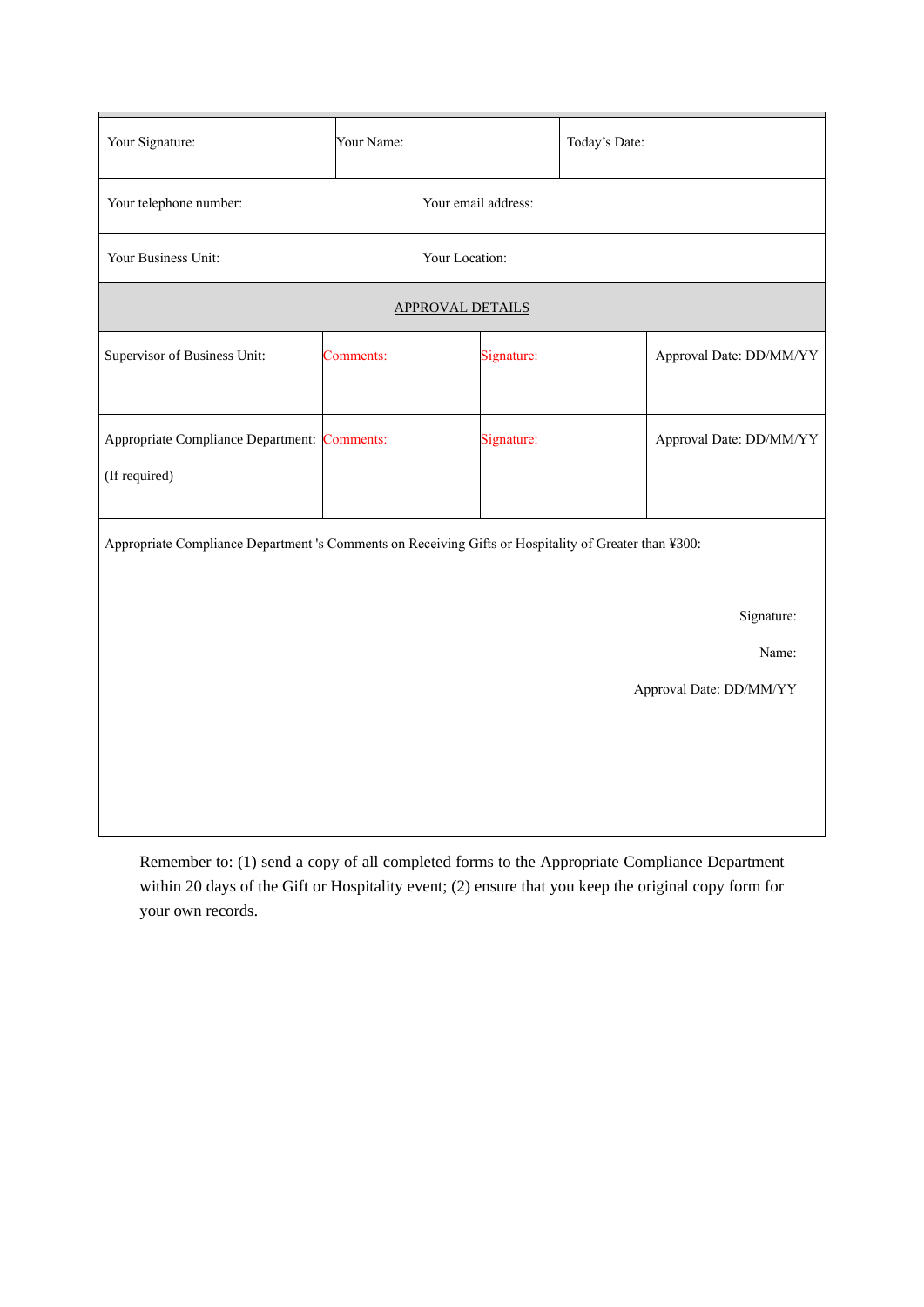## **ANNEX 4: Travel Expense Compliance Form**

## **TRAVEL EXPENSE COMPLIANCE FORM**

## *(Seeking pre-approval to purchase travel for a Public Official)*

| <b>THE TRAVEL REQUESTED</b>                                                                                                                        |          |  |  |  |  |
|----------------------------------------------------------------------------------------------------------------------------------------------------|----------|--|--|--|--|
| Description (e.g., means of transportation, fare class, room type)                                                                                 |          |  |  |  |  |
| Value: Total: Per Person:                                                                                                                          |          |  |  |  |  |
| Converted into RMB: Total:<br>Per Person:                                                                                                          |          |  |  |  |  |
| Dates of proposed travel and duration of stay:                                                                                                     |          |  |  |  |  |
| Name, title, and employer of person who will travel:                                                                                               |          |  |  |  |  |
| Dates of the most-recent past or next future bids before the traveler or the traveler's employer; or of any ongoing projects with the<br>employer: |          |  |  |  |  |
| Please describe the business purpose of the proposed travel:                                                                                       |          |  |  |  |  |
| Please attach a proposed travel itinerary and a proposed agenda for the duration of the trip:                                                      |          |  |  |  |  |
| Has this person taken other travel at our expense over the last 12 months?                                                                         | Yes / No |  |  |  |  |
| Is the traveler a government official? (refer to Article 4)                                                                                        | Yes / No |  |  |  |  |
| Is the traveler a public officer? (refer to Article 4)                                                                                             | Yes / No |  |  |  |  |
| Does the traveler has relationship with the public officer?                                                                                        | Yes / No |  |  |  |  |
| If the traveler is a public officer, is his/her spouse, child and other close relative travelling together?                                        | Yes / No |  |  |  |  |
| Is the hotel where the traveler stays a high-end luxury hotel?                                                                                     | Yes / No |  |  |  |  |
| Yes / No<br>Has the travel and accommodation period exceeded the period required for direct business with the company?                             |          |  |  |  |  |
| Is there any invoice or receipt for travelling and accommodation?                                                                                  | Yes / No |  |  |  |  |
| If Yes, please describe each prior travel itinerary, cost, and purpose:                                                                            |          |  |  |  |  |
|                                                                                                                                                    |          |  |  |  |  |
|                                                                                                                                                    |          |  |  |  |  |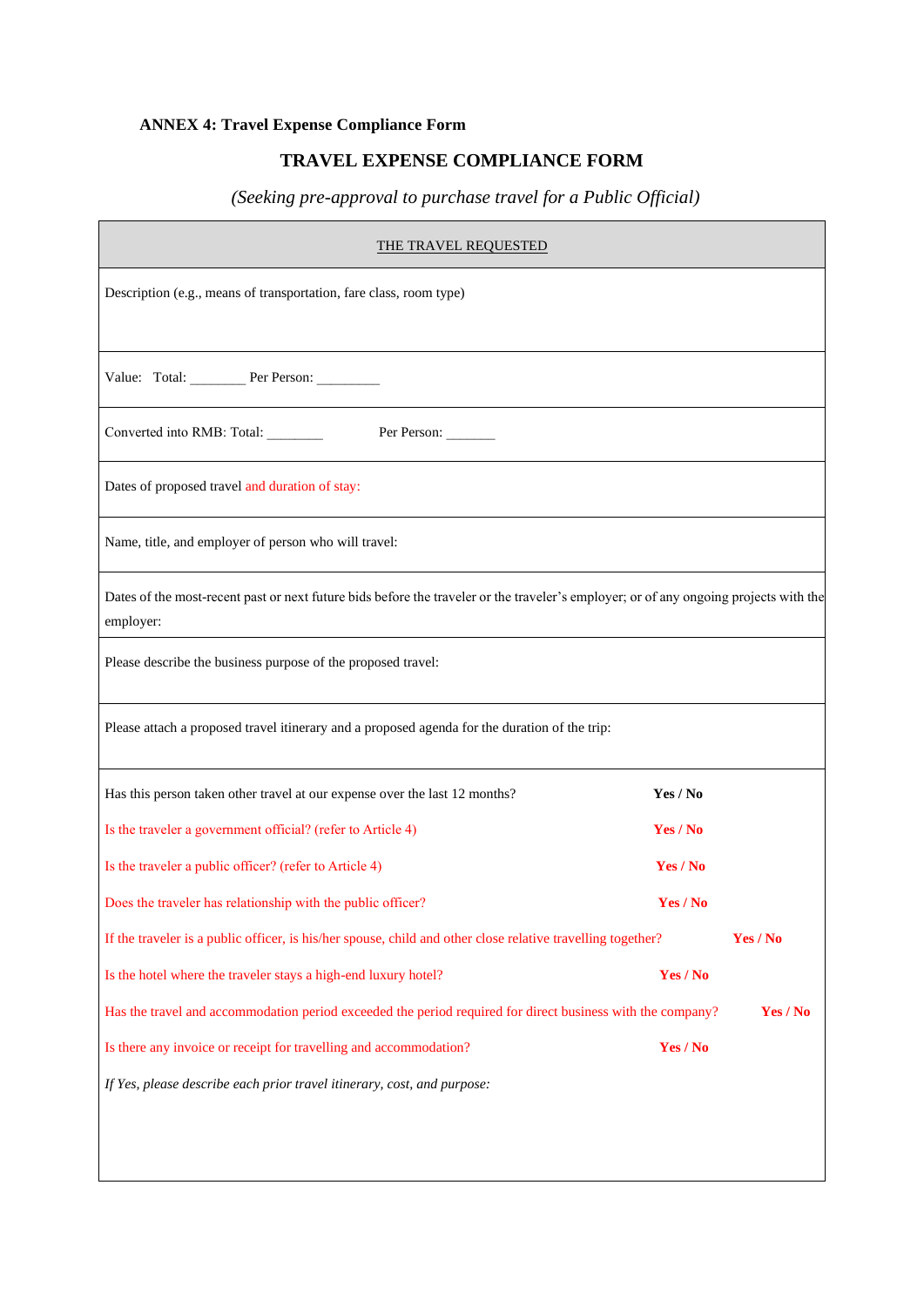| <b>YOUR DETAILS</b>                          |            |                |                     |  |                         |  |
|----------------------------------------------|------------|----------------|---------------------|--|-------------------------|--|
| Your Signature:                              | Your Name: |                | Today's Date:       |  |                         |  |
| Your telephone number:                       |            |                | Your email address: |  |                         |  |
| Your Business Unit:                          |            | Your Location: |                     |  |                         |  |
| <b>APPROVAL DETAILS</b>                      |            |                |                     |  |                         |  |
| Supervisor of Business Unit:                 | Comments:  |                | Signature:          |  | Approval Date: DD/MM/YY |  |
| Appropriate Compliance Department: Comments: |            |                | Signature:          |  | Approval Date: DD/MM/YY |  |

Remember to: (1) send a copy of all completed forms to the Appropriate Compliance Department; (2) ensure that you keep the original copy form for your own records.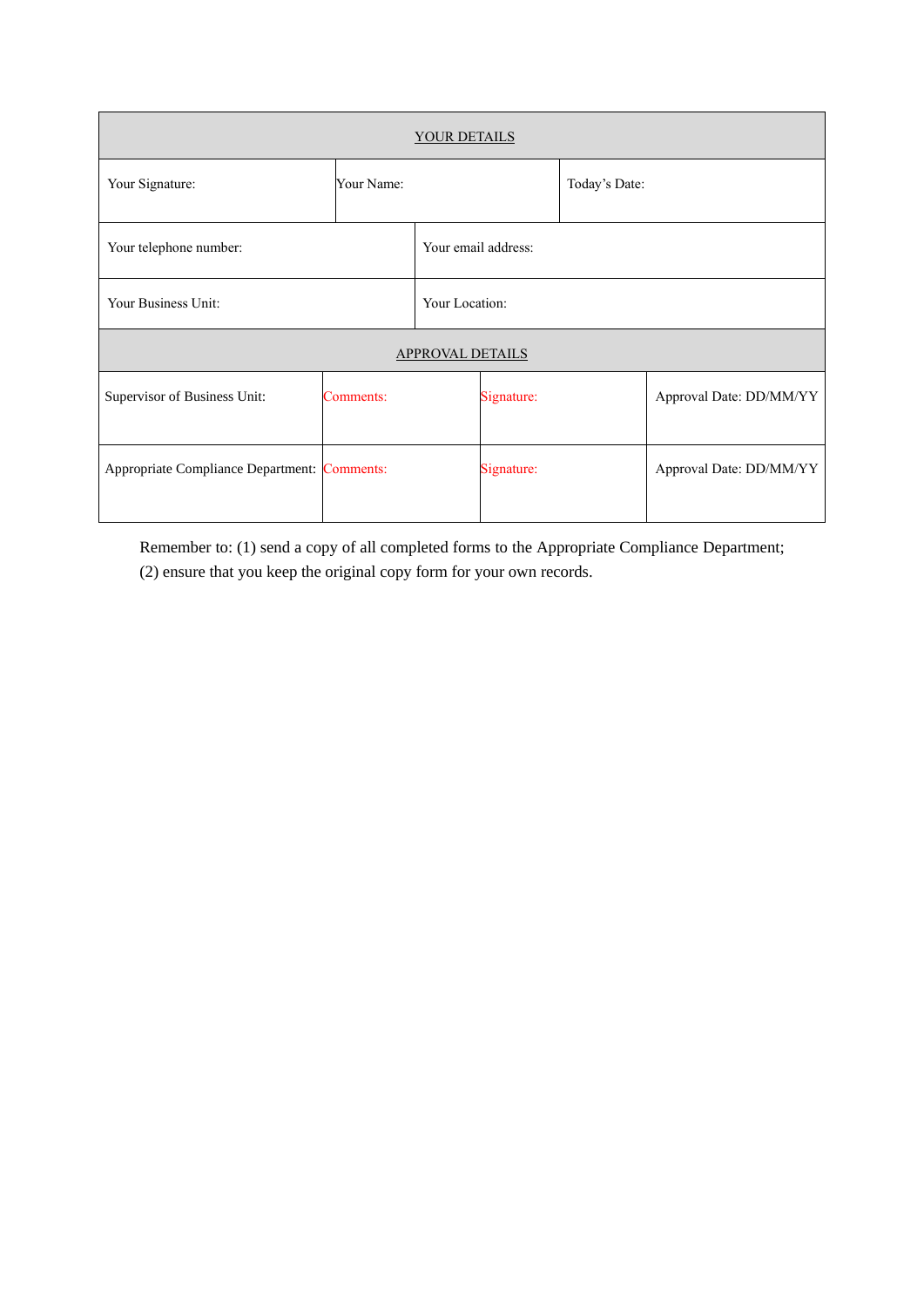#### **ANNEX 5**:**Chart of Gift or Hospitality Approval Process**



#### **Approval Process of Gift Provision**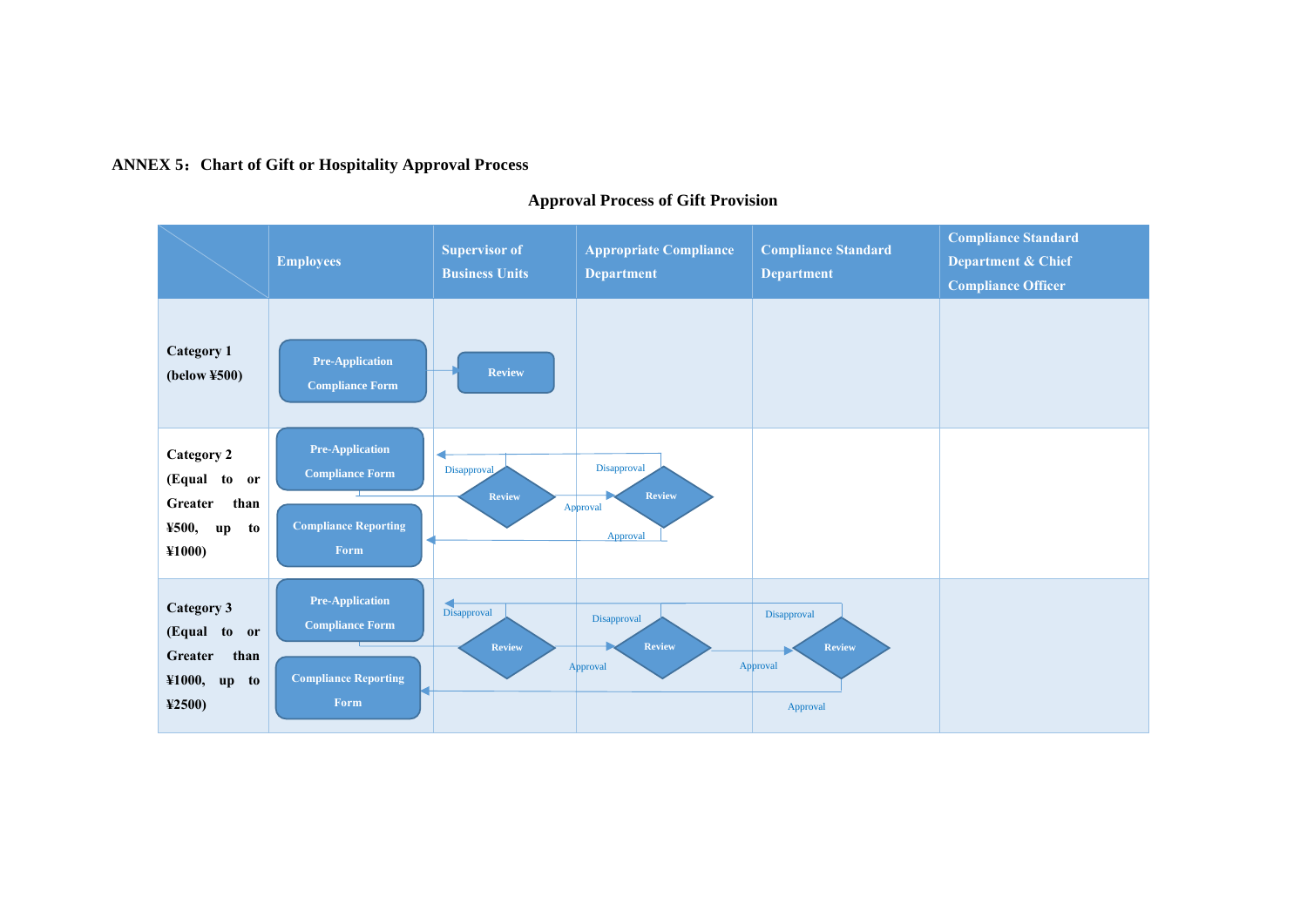| Category 4<br>(Equal to or<br><b>Greater than</b> | <b>Pre-Application</b><br><b>Compliance Form</b><br><b>Compliance Reporting</b> | Disapproval<br><b>Review</b> | Disapproval<br><b>Review</b><br>Approval | Disapproval<br><b>Review</b><br>Approval | Disapproval<br><b>Review</b><br>Approval |
|---------------------------------------------------|---------------------------------------------------------------------------------|------------------------------|------------------------------------------|------------------------------------------|------------------------------------------|
| 42500                                             | Form                                                                            |                              |                                          |                                          | Approval                                 |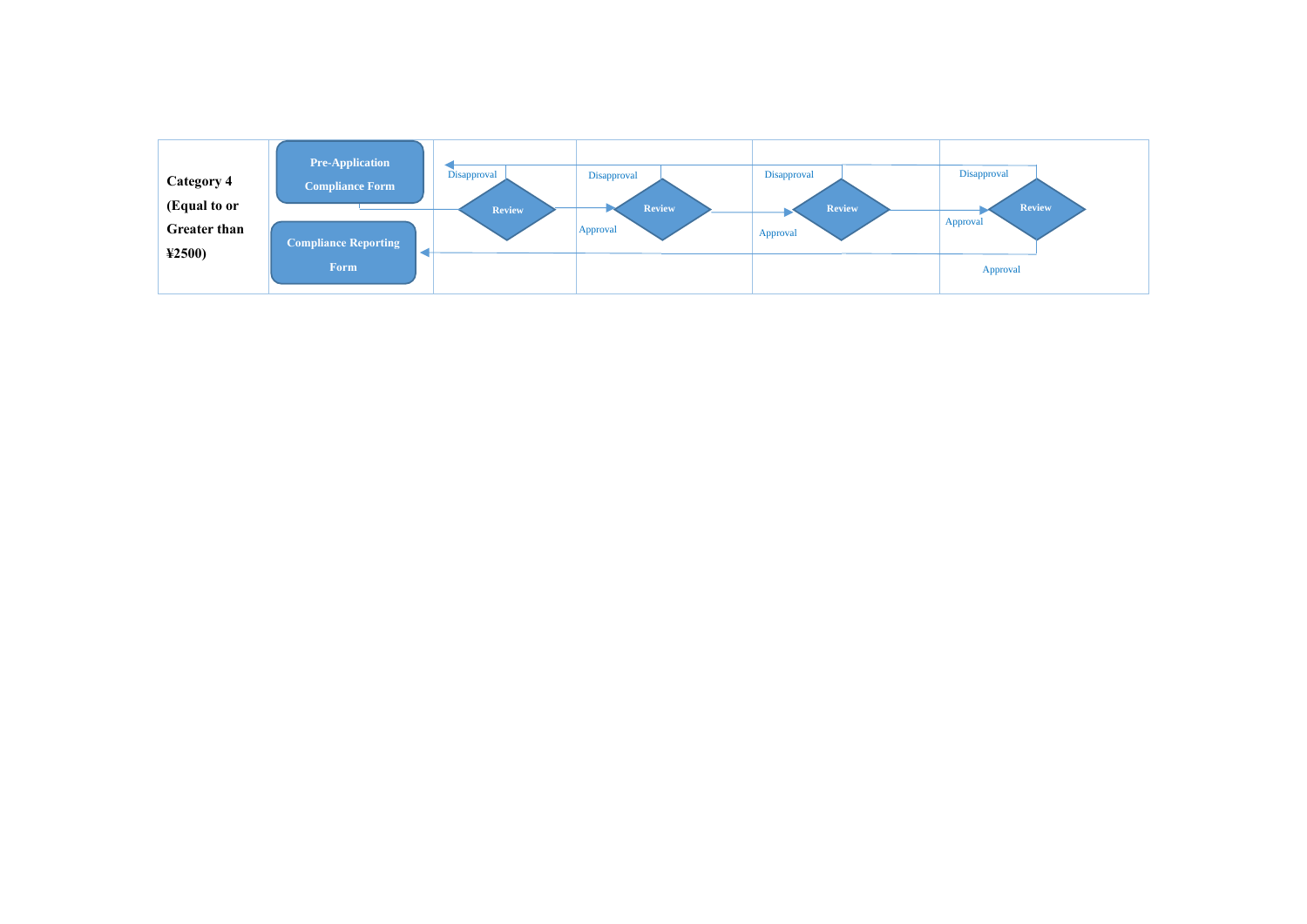### **Approval Process of Gift Acceptance**

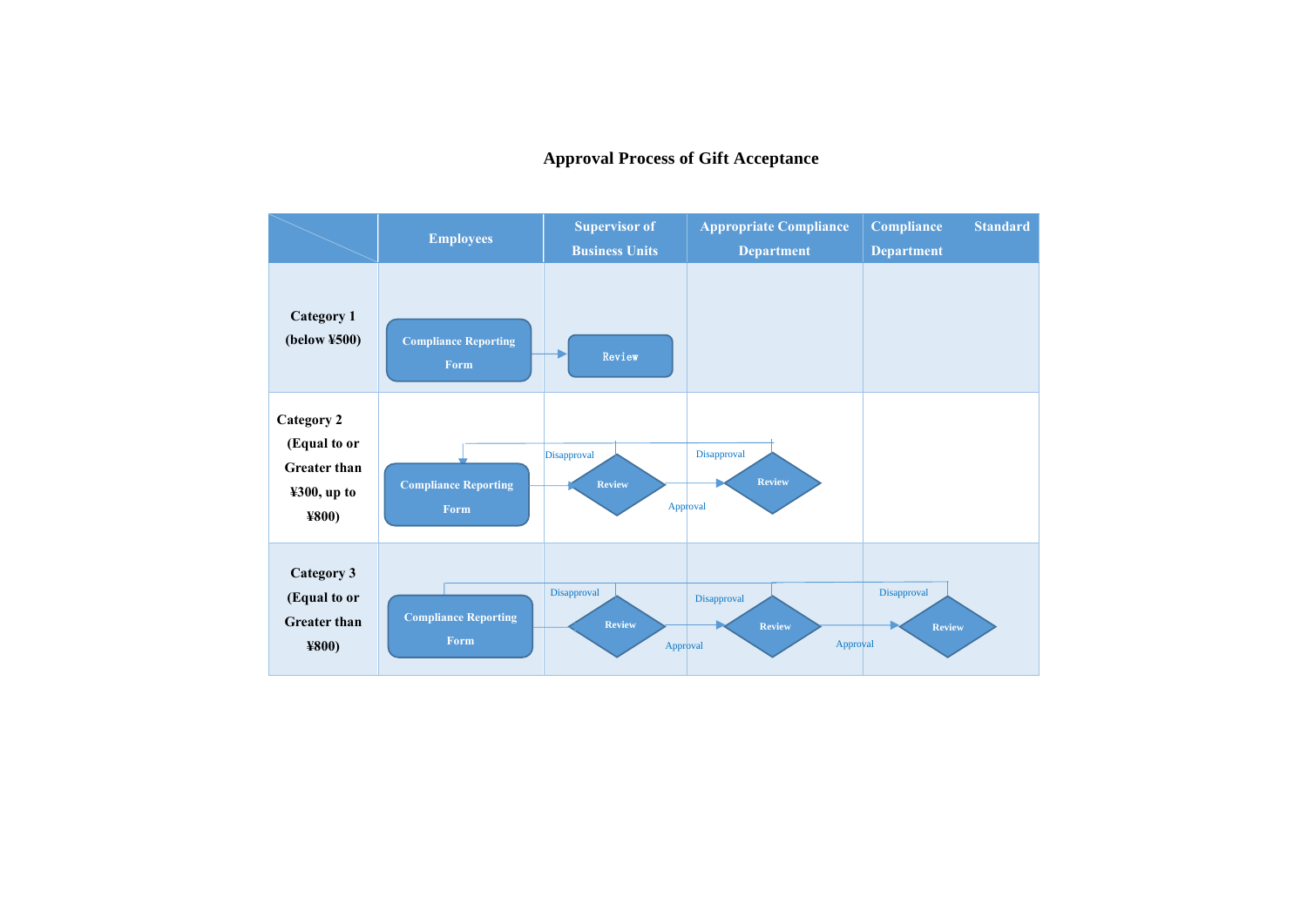#### **Approval Process for Hospitality**